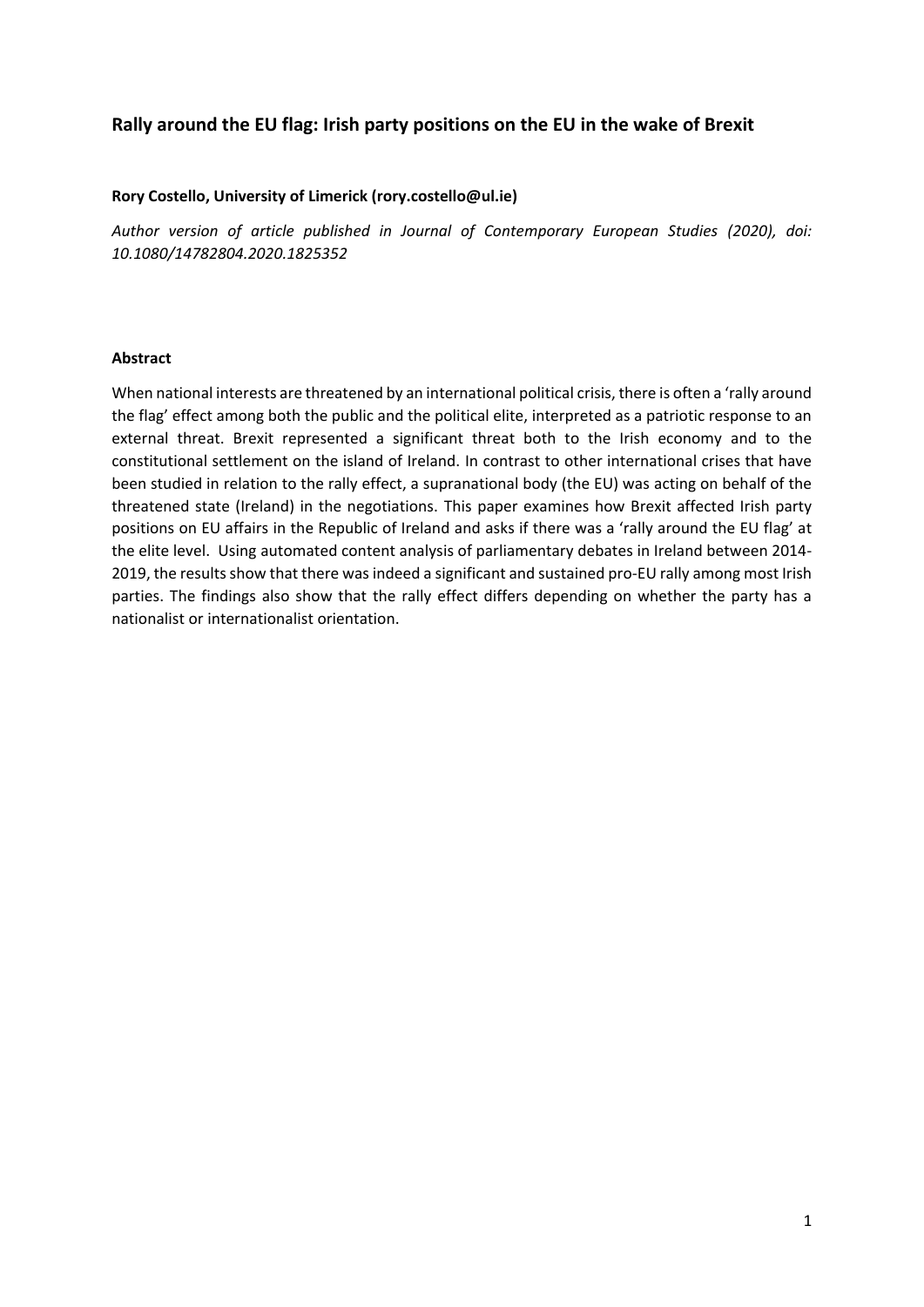## **Introduction**

In his victory speech on the morning after the 2016 Brexit referendum, UK Independence Party leader Nigel Farage predicted that the result would prompt other countries to follow the UK out of the EU:

"The other big effect of this election is not what's happened in Britain, but what will happen in the rest of Europe… An opinion poll in the Netherlands said that a majority there now want to leave, so we may well be close perhaps to Nexit. Similarly in Denmark a majority there are in favour of leaving so we could be quite close to Dexit. And I'm told the same may apply to Sweden and perhaps Austria and perhaps even Italy too. The EU is failing, the EU is dying, I hope that we've knocked the first brick out of the wall."

However, Brexit appears to have had the opposite effect, leading to an increase in support for the EU among voters in many other member states<sup>1</sup>. This is true particularly of Ireland, which (apart from the UK itself) is the country most directly affected by Brexit. Eurobarometer surveys found that the percentage of Irish citizens who felt attached to the EU increased from 51% in November 2015 to 57% a year later; and further increased to 67% by May 2019<sup>2</sup>. Similarly, an annual survey measuring support for EU membership in Ireland found a steady increase since Brexit, with a record 93% of the population in favour of continued membership in 2019 (European Movement Ireland 2019). The same survey found that the majority of respondents (58%) agreed that Brexit improved their opinion of the EU<sup>3</sup>.

One interpretation of this trend is that the public in EU member states saw how difficult and messy Brexit turned out to be, causing people who wanted their country to leave to think again. But this is at best a partial explanation: it may explain why people changed their minds about wanting to leave, but it does not account for the increase in positive attitudes towards the EU. An alternative explanation is found in the well-known phenomenon known as the 'rally around the flag' effect: when national interests are threatened in an international crisis, support for the executive tends to increase (Mueller 1970; Brody 1991). While this phenomenon has previously only been observed in relation to national governments, it is also possible that it applies in relation to supranational bodies such as the EU. Brexit began as an internal UK issue and quickly transformed into an international crisis that pitted the UK against the EU in acrimonious negotiations that lasted several years. Countries like Ireland, where vital national interests were threatened, looked to the EU to protect their interests in these negotiations.

Evidence from opinion polls is consistent with this interpretation. Not only did Irish voters' opinion of the EU in general improve after Brexit, but more specifically attitudes towards the European Commission, which led the Brexit negotiations, changed significantly. The percentage of Irish respondents who said that they trusted the European Commission increased from 40% in November 2015 to 51% in November 2016, and peaked at 61% in March 2018<sup>4</sup>. This peak came shortly after the Northern Ireland 'backstop' was agreed between the EU and the UK. This agreement stated that in the absence of an alternative solution, Northern Ireland would maintain regulatory alignment with the EU and remain within the EU customs union, thereby ensuring that there would be no hard border in Ireland. It was a clear demonstration that the EU was standing up for Irish interests in the negotiations.

1

<sup>&</sup>lt;sup>1</sup> The percentage of EU citizens who held a positive view of the EU stood at 34% in May 2016, and had risen to 40% by May 2017 and to 45% by May 2019 (Eurobarometer 85, 87 and 91).

<sup>&</sup>lt;sup>2</sup> Standard Eurobarometer 84, 86 and 91. The corresponding figures for the EU as a whole are 49% (November 2015), 51% (November 2016) and 60% (June 2019).

<sup>3</sup> For a more in-depth analysis of Irish public opinion on the EU in the wake of Brexit, see Simpson 2019.

<sup>4</sup> Standard Eurobarometer 84, 86 and 89.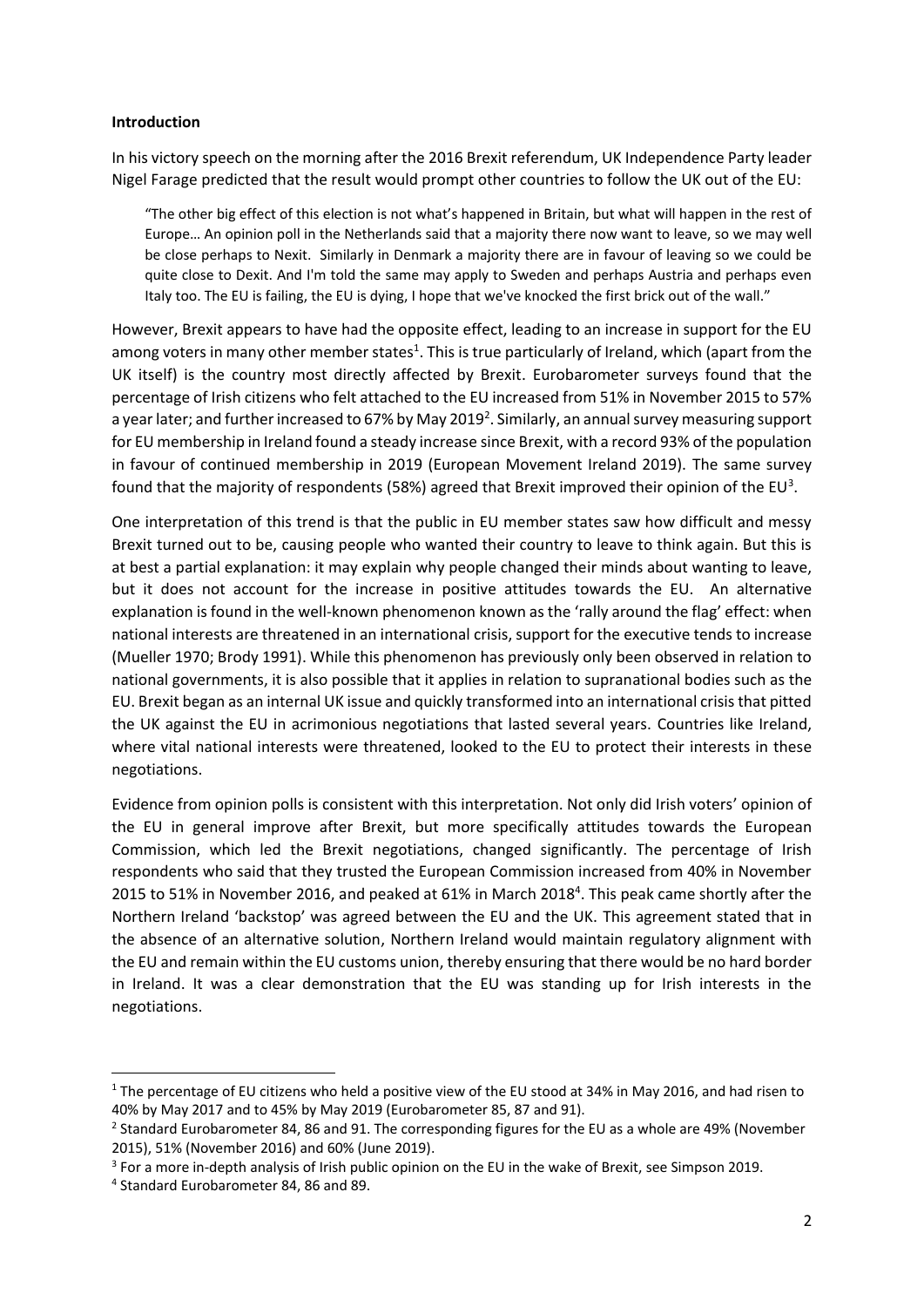A defining feature of the 'rally around the flag' phenomenon is that a broad consensus emerges among the political elite. A large body of research shows that an international crisis can lead opposition politicians to refrain from criticising the government. As Sigelman and Conover (1981: 303) put it, "it is a well-established principle that threats from outside a system promote cohesion within the system". Elite consensus limits the range of critical voices presented to the public via the media, and ultimately contributes to an increase in public approval for the government (Groeling and Baum 2008, p1066).

This paper will examine whether Brexit led to a reduction in criticisms of the EU and the adoption of more pro-EU positions by parties that were previously Eurosceptic. I argue that the EU institutions were viewed as championing Ireland's national interests during the most significant international crisis to face the country in decades. It therefore became difficult for politicians to voice criticisms of the EU, for fear of appearing to undermine the country's national interests. This was particularly true for nationalist politicians, who traditionally were among the most critical of European integration (Maillot 2009) but were now faced with a crisis in which Ireland's national interests depended on EU solidarity.

This represents an unusual and interesting case in which to examine the 'rally around the flag' effect, for two reasons. First, previous research has examined rallies as short-term phenomenon (see Baum 2002, p264), either because the events themselves were short-lived, or (in the case of military conflicts) because public and elite support typically wanes once casualties begin to mount (Mueller 1973; Gartner 2008). The Brexit negotiations lasted several years, making it an unusually lengthy diplomatic crisis. It therefore represents an opportunity to examine whether rallies can be sustained in the longer term. Second, and most significantly, it is a case where the defence of national interests that were threatened by the actions of another country was in the hands not just of the national government, but also a supranational body (the European Commission). This raises the question: when the EU acts to protect the interests of a member state in an international crisis, will it lead to a 'rally around the EU flag'?

The paper is organised as follows. In the next section I review existing research on the 'rally round the flag' effect, focusing in particular on the role of elite consensus, and develop hypotheses based on this. I then discuss Brexit from an Irish perspective, and explain why the crisis created the conditions for a pro-EU rally among a section of the Irish political elite that is traditionally critical of the EU. Next, I discuss the empirical strategy to test the hypotheses, which involves automated text analyses of speeches made in the Irish parliament between 2014 and 2019. The results show that debates on European affairs prior to the referendum on Brexit were characterised by a pro-/anti-EU division among the parties, but post-Brexit saw a significant reduction in the level of anti-EU sentiment expressed by politicians. This change is most apparent with respect to the nationalist party Sinn Féin, and least apparent in the case of the radical left Solidarity-People Before Profit alliance. The diverging patterns for these two parties are explored in greater detail based on a qualitative analysis of parliamentary speeches from the period. Finally, the wider implications of the findings are discussed in the conclusion.

### **Elite consensus during international crises**

The 'rally round the flag' effect is extremely well documented, particularly in the US context (see Baum and Potter 2008 for a review), but also in other countries (e.g. Lai and Reiter 2005). Going back to Mueller (1970), a number of authors have observed a tendency for presidential approval ratings to increase when the US isinvolved in a major international crisis. While most commonly associated with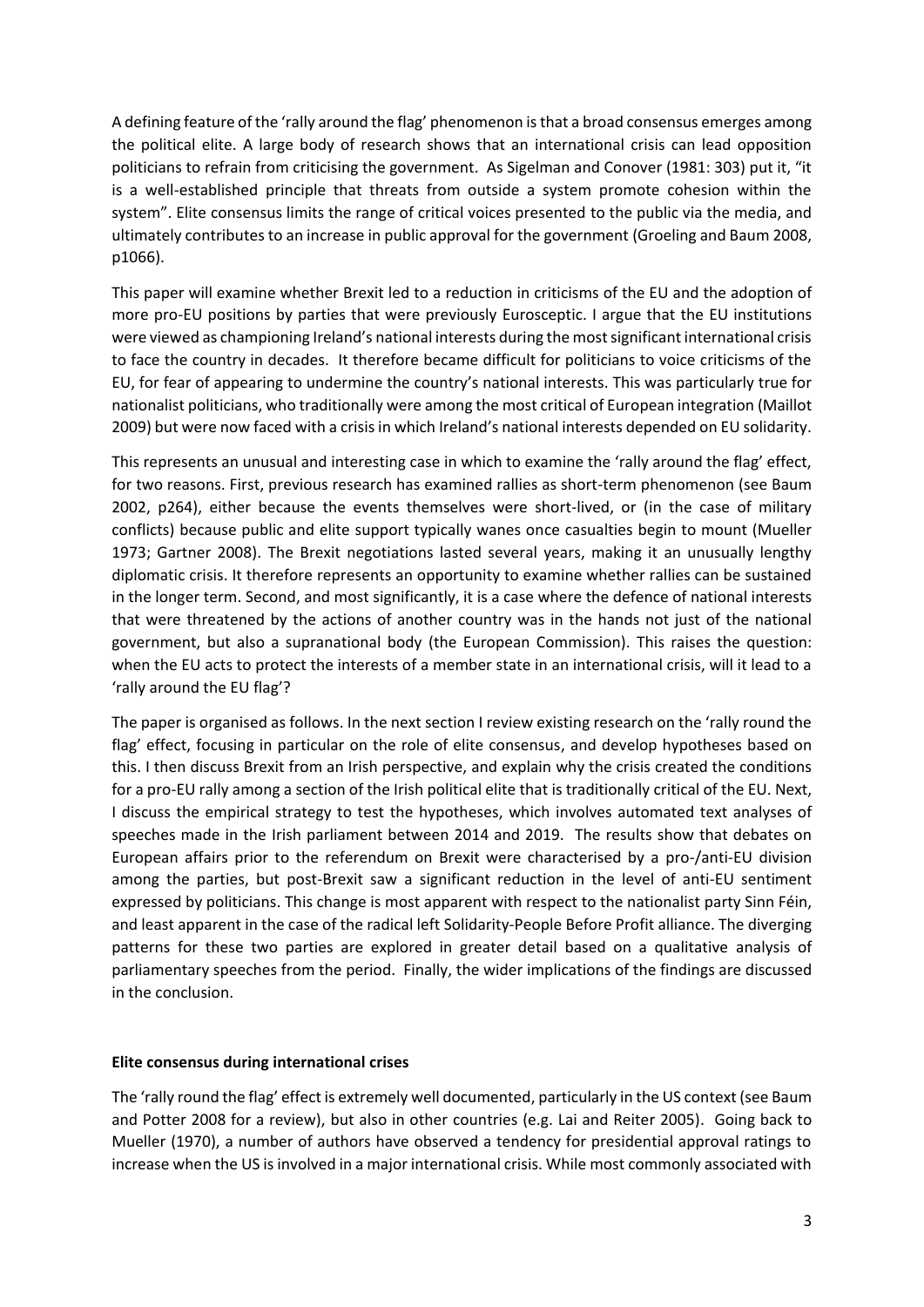military conflicts, a wide range of diplomatic and other non-military international crises have been found to produce this effect (Newman and Forcehimes 2010).

While early research on the topic focused on the link between international crises and public support for the government, more recent research has focused on the causal mechanism underlying this phenomenon, where the role of political elites is found to be critical. According to Groeling and Baum (2008, p1065), "The most widely accepted explanation for the rally-round-the-flag phenomenon is a relative absence of elite criticism during the initial stages of foreign crises". For example, Baker and Oneal (2001) find that public opinion rallies in the US only tend to occur when there is bipartisan support for the administration's policies. Relatedly, Berinsky (2007) finds that what shapes public support for military conflict is not the nature of the events (such as the number of casualties), but rather the positions of political elites. Opposition parties are motivated to support the government during an international crisis for a variety of reasons, including "patriotism and outrage at the threat to the country" (Brody and Shapiro 1989 p.355) and because signs of internal division could undermine the position of their government (Chowanietz 2011, p.676).

Given the centrality of elite consensus to the rally phenomenon, recent studies have begun to focus explicitly on the response of opposition political elites to international crises. Most notably, Chowanietz (2011) applies the concept of rallies around the flag to explain the response of political elites to acts of terror in a range of Western countries. He finds a very significant reduction in the incidence of opposition elites criticising the government in the wake of a terrorist attack.

While previous research has focused on rallies behind the national government, a similar effect could occur in support of supranational bodies (such as the EU) that act on behalf of their members in an international crisis. For instance, on issues such as trade, it is the European Commission rather than national governments that act on behalf of EU member states. If the EU is seen by the domestic political elite (i.e. political parties and members of parliament) as the main champion of the country's interests in an international crisis, then criticism of the EU could be characterised as weakening its negotiating position and undermining the national interest. This suggests the following hypothesis: *when the EU represents a member state's interests in an international crisis, domestic political elites will refrain from criticising the EU* (H1). This paper will test this hypothesis in the context of the Brexit crisis in Ireland.

Of course, the rally effect might not apply equally to all parties. Chowanietz (2011, p674) argues that we should only expect a rally to occur amongst mainstream political elites, not "radicals and fringe elites" who will tend to criticise the political establishment regardless of circumstances. This qualification could be particularly significant when it comes to a pro-EU rally, because in most countries the pro-/anti-EU divide maps almost perfectly onto the distinction between mainstream and fringe parties (Taggart 1998). If a pro-EU rally was associated only with mainstream parties who already tend to support the EU, the effect would be negligible.

However, I argue that this distinction between mainstream and fringe parties is too crude when we consider the causal mechanisms believed to underpin the rally effect. As discussed above, elite rallies occur because parties want to appear patriotic and want to avoid undermining the country's position. Appeals to patriotism and the national interest will resonate not only with mainstream parties, but also with some fringe parties. For example, nationalism is a defining feature of radical right parties, who claim to be patriotic defenders of their country's interests (Golder 2016). The same applies to left-wing nationalist parties, of which Ireland's Sinn Féin is a good example. In contrast, one of the defining features of the radical left is that they are internationalist in orientation, focusing on the international dimension to the class struggle and solidarity among people across borders (March and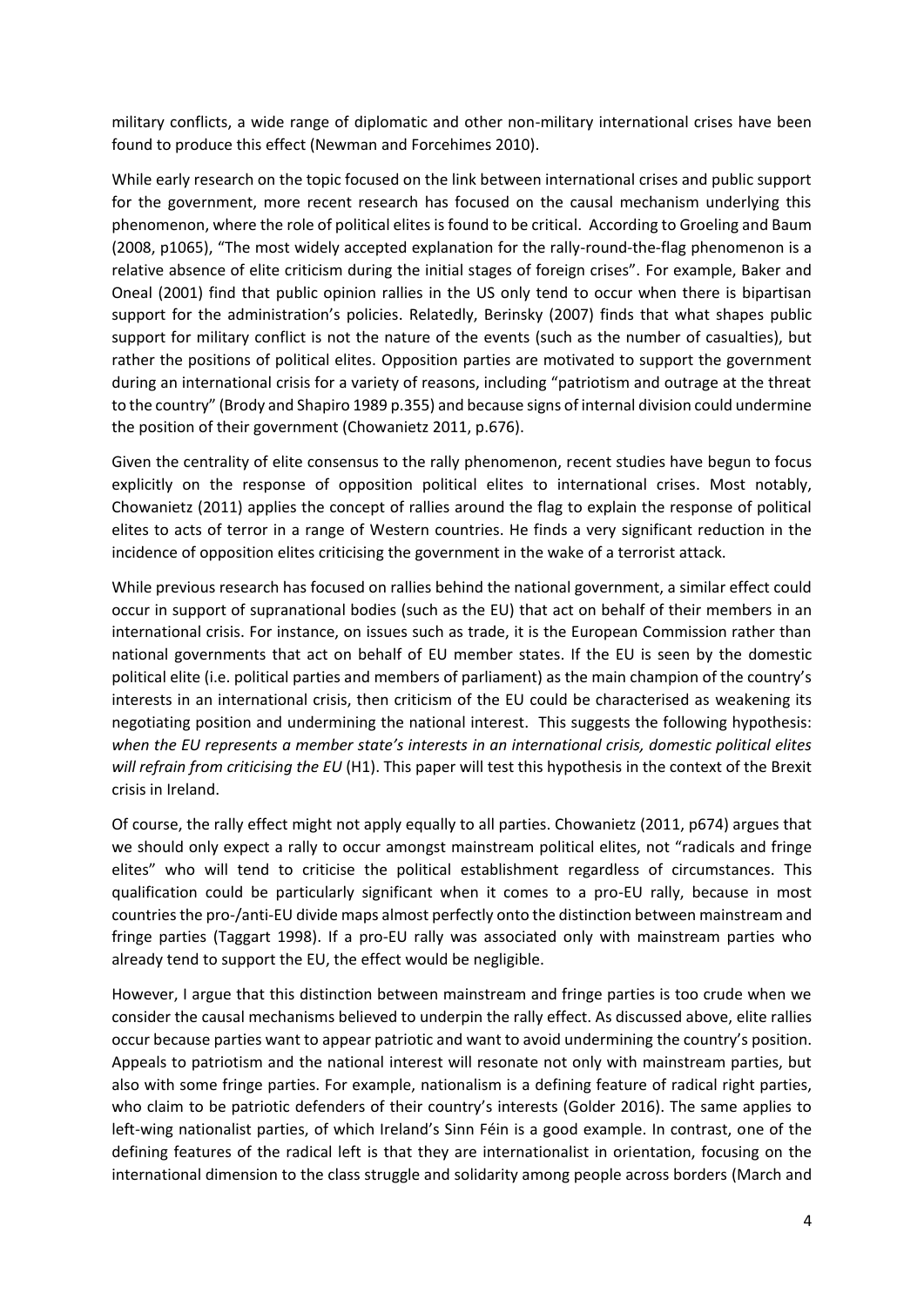Mudde 2005). Evidence for this is provided by Gomez (2015), who shows that internationalism is a distinguishing feature of radical left parties' manifestos in Europe. Defending the national interest is therefore a less of an imperative for these parties. This leads to the second hypothesis: *the elite 'rally around the flag' will be weakest in the case of radical left-wing parties* (H2).

# **Brexit and the conditions for a "rally around the flag" effect in Ireland**

Mueller (1970) argued that for an incident to produce a rally, it must have the following three characteristics: it must be international in nature (domestic crises typically have the opposite effect, creating an increase in division among the political elite and public); it must be "specific, dramatic, and sharply focused"; and it must involve the country and government directly.

From the Irish perspective, Brexit ticks all of these boxes. First, it is an international, externally created crisis, in which Ireland's interests were directly threatened by the actions of a foreign government. Second, Brexit was a sudden and unexpected event with serious consequences for Ireland, both economically and politically. As the Taoiseach (Irish prime minister) put it, "Brexit…could have farreaching impacts on nearly all aspects of national life" (Department of the Taoiseach 2017). According to the deputy governor of the Irish Central Bank, Brexit could be one of the most significant events to affect the Irish economy in a generation (Burke 2018). A government report predicted that a no-deal Brexit would lead to a 7% drop in GDP in Ireland, while the Irish Central Bank predicted food shortages in the short term and the loss of more than 100,000 jobs in the medium term (Copenhagen Economics 2018; Taylor 2019). Even more significantly, Brexit created the prospect of a return of a hard border on the island of Ireland, thereby threatening the fragile peace that has reigned in Northern Ireland since the 1998 Belfast Agreement (see Murphy 2019 for a discussion of the economic, political and constitutional implications of Brexit for Ireland).

In relation to the third characteristic identified by Mueller, Irish concerns dominated the Brexit negotiations throughout. However, it is different from other rally events that have been studied previously in that the national government was not the chief protagonist defending the country's interests. Rather, the negotiations were conducted on behalf of EU member states by a team appointed by the European Commission, led by Michel Barnier, with representatives from the other EU institutions. This point was repeatedly stressed by the Irish government. For example, the Irish European Affairs minister Helen McEntee said: "What we can't do and what we won't do, because we have not throughout this entire process, is engage in any kind of bilateral negotiations…This is a negotiation between the EU and the UK" (RTE 2019).

Ireland's very real concerns regarding Brexit, in particular the desire to avoid a hard border in Ireland, were to the forefront of the EU's negotiating stance. The president of the European Council, Donald Tusk, made this clear when he said "if the UK's offer is unacceptable for Ireland, it will also be unacceptable for the EU", and summarised the EU's priorities in the negotiations as "people, money, Ireland" (European Council, 2017; Staunton and Leahy 2017). Irish concerns were explicitly incorporated into the EU's negotiating guidelines, published in April 2017 (one month after the UK formally notified the EU of its intention to leave). The guidelines included all of the Irish government's main concerns: avoiding a hard border in Ireland, protecting the Good Friday Agreement, and recognising existing bilateral agreements (such as the common travel area) between Ireland and the UK. The incorporation of Irish concerns in the EU's negotiating position followed months of lobbing by the Irish government, who succeeded in overcoming initial reluctance among some EU officials about giving such prominence to the Irish question (Connelly p297). Irish national interests were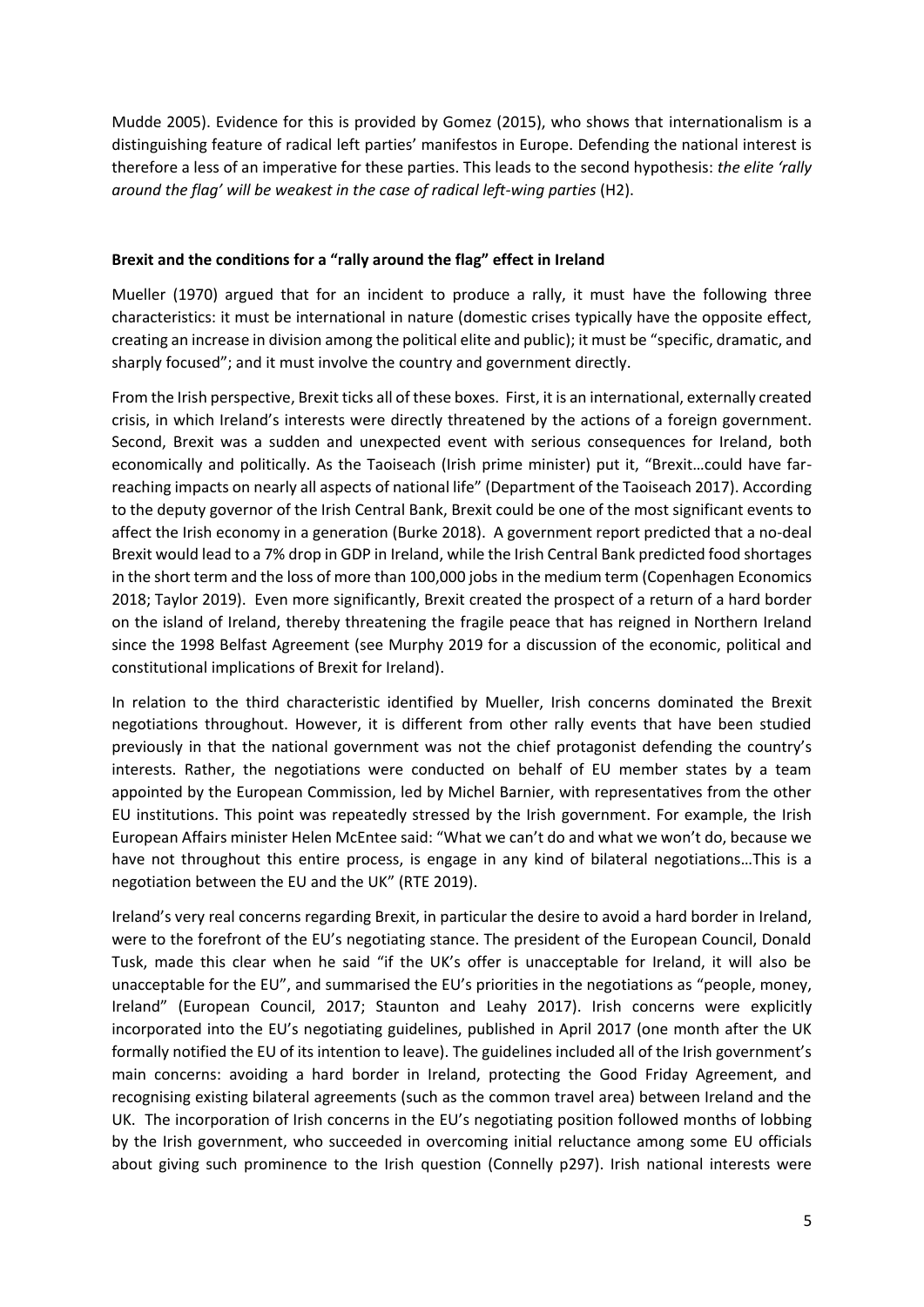therefore being defended in this crisis not only by the Irish government, but also (and most directly) by the EU institutions. For these reasons, Brexit created the conditions for not only a pro-government rally in Ireland, but also a pro-EU rally.

While this paper will focus on the question of whether or not a pro-EU rally occurred, it is quite evident that Brexit produced a pro-government rally among the political elite and the media in Ireland. The Irish government's approach throughout the Brexit process prioritised the avoidance of a hard border in Ireland. Once the backstop solution was agreed between the EU and UK government in December 2017, the Irish government's primary focus was on ensuring that this agreement was upheld. This was arguably a high-risk policy, particularly after it became clear that there was no majority in the UK House of Commons for a deal that included the backstop. By insisting on the backstop, the Irish government arguably increased the risk of a no-deal exit, which would be the worst possible outcome for Ireland. Despite this, there was hardly any criticism of the Irish government's position from members of the opposition or the media. As one columnist in an Irish national newspaper put it, "These costs and risks have been largely ignored in discourse mainly, it seems, because of a soft nationalistic sense of rallying against 'the old enemy'" (O'Brien 2019). Those who questioned the government's position were at risk of being labelled as unpatriotic. As one newspaper columnist in wrote, "a real patriot would put aside any reservations about the Irish government insisting on the backstop, and dig in with the rest of us" (Carey 2019).

The absence of opposition criticism of government policy was highly unusual for a country where a government-opposition dynamic normally dominates policy debates (Lauderdale and Herzog 2016). The consensus can be partially attributed to the fact that government actively sought to keep the opposition parties on board during the process. For instance, the government convened a regular 'Brexit Stakeholders Forum' throughout the period, which included members of the opposition, government departments, and industry representatives. The Forum ensured that opposition parties were kept informed on the progress of the negotiations and the government's strategy. However, there was also a desire among opposition politicians to show a united front in support of the Irish government and against the external foe (the UK government).

This is illustrated by an incident in which one opposition politician (Timmy Dooley of Fianna Fáil) broke ranks and blamed an impasse in the negotiations on the Irish government (see Kelly 2019). This provoked a furious reaction from within his own party. The party leader publicly criticised the comments and insisted that the blame lay entirely with the UK government rather than the Irish government. Nor was the criticism of Dooley limited to Fianna Fáil, which was after all in a confidenceand-supply arrangement with the government. Other opposition parties, including Labour and Sinn Féin, also criticised the comments on the grounds that they played into the hands of the British. As one Sinn Féin parliamentarian put it, "Giving succour to Boris Johnson and the hard right and staunch Brexiteers in the Tory party is hardly acting in Ireland's interest" (Kelly 2019).

All of this illustrates how a pro-government rally characterised the response of the political elite and media in Ireland to Brexit, motivated by a desire to appear patriotic and to avoid undermining the government's position. The remainder of this paper will focus on whether or not a pro-EU rally is also apparent in the discourse of the Irish political elite.

**Research Design**

*Case Selection*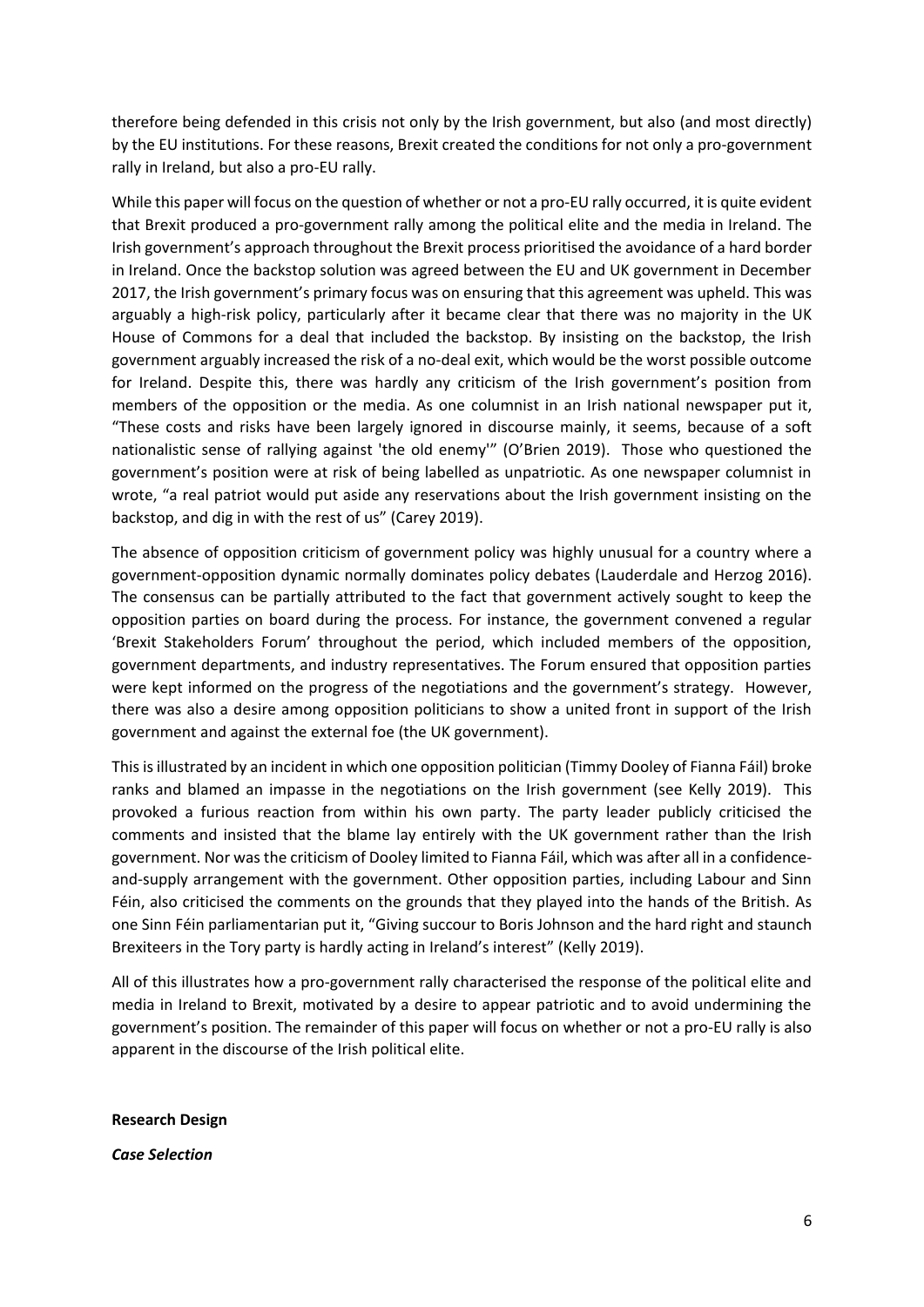As stated, this research aims to test whether the Brexit crisis brought about a reduction in the level of anti-EU sentiment expressed by Irish political elites. I focus on contributions made by TDs (members of the Dáil, the Irish lower house of parliament) during debates on EU issues between January 2014 and October 2019. Contributions to parliamentary debates are the most appropriate source of information on party positions for the purposes of this study. Other commonly used sources of information on party positions, such as election manifestos and surveys of voters or experts (see Laver 2014 for a review) offer a snapshot of party positions at a particular point in time, but do not provide a means to examine the evolution of party positions over a relatively short timeframe. All debates relating to regular European Council summits during this period were selected for analysis. European Council summits are the most important dates in the annual EU calendar. During Dáil debates on these summits, party leaders and/or European affairs spokespersons express their views on the most important EU issues of the day. Selecting debates on European Council summits ensures that parties' general positions on the EU – rather than just their positions on Brexit - are captured. If a party was critical of the EU during this period, we should expect to find evidence of this in these debates.

There are four regular European Council summits each year, held in March, June, October and December. Usually two Dáil debates are held in relation to each summit, one before and one after the meeting. For the purposes of the analysis here, the pre- and post-summit debates are treated together. This gives a total of 23 quarterly time-points over the selected period on which to measure the EU positions of the parties. Contributions to these debates made by all TDs from the main political parties are examined (except for contributions of the Taoiseach, which are excluded because they are primarily procedural rather than substantive contributions<sup>5</sup>). The parties examined are Fine Gael (the senior government party throughout the period), Fianna Fáil (the largest opposition party throughout the period), the Labour Party (in government until early 2016, thereafter in opposition), Sinn Féin, Solidarity-People Before Profit Alliance, and the Green Party (all opposition parties). The Social Democrats, a small party formed in 2016, are excluded from the analysis as they only contributed five speeches in total to the selected debates. Independent TDs are also excluded as there is not enough consistency in terms of which Independent TDs contribute to the debates, making over-time comparisons difficult. Using these criteria, a total of 299 individual speeches are selected for analysis.

The period 2014-2019 covers a reasonably long period both before and after the Brexit vote. Ireland exited the EU/IMF 'bailout' programme in December 2013, and the period from January 2014 up to the Brexit vote in June 2016 represents a relatively normal (non-crisis) period, from which it is possible to identify the typical inter-party patterns in EU debates. These pre-Brexit patterns are compared with the post-Brexit period, from June 2016 up to October 2019, when the withdrawal agreement between the EU and Boris Johnson's UK government was reached. The selected period covers one change in government. A Fine Gael-Labour Party coalition government was in power between 2011 and 2016. Following the 2016 election, Fine Gael formed a minority government with a group of independent members of parliament, supported by a confidence-and-supply arrangement with Fianna Fáil. The period also saw a change in the Taoiseach (Prime Minister), although this change did not coincide with the election: Enda Kenny led the government until June 2017, when he was replaced by his Fine Gael colleague Leo Varadkar.

1

<sup>&</sup>lt;sup>5</sup> The Taoiseach's contributions to these debates involve detailed descriptions of the agenda of each European Council summit (in the case of pre-summit debates) or descriptions of the main decisions made (in the case of the post-summit debates). They are therefore of limited use when measuring party positions on EU issues. This is consistent with the recommendations in the literature on measuring political positions from parliamentary debates, which stresses the importance of isolating procedural contributions from substantive debates (e.g. Lauderdale and Herzog 2016, p376; Grimmer and Steward 2013, p294).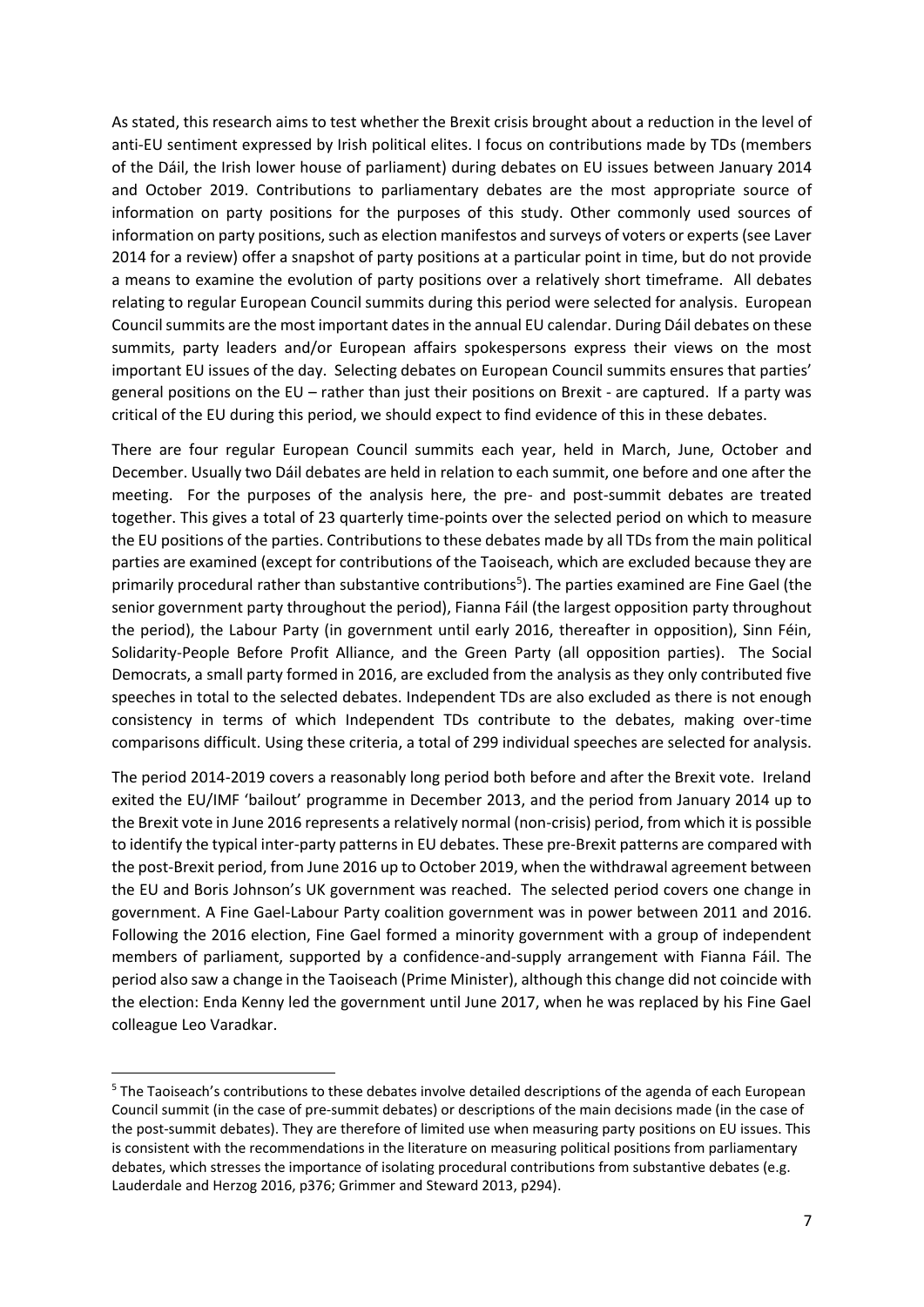Of the parties examined, Fine Gael, Fianna Fáil, Labour and the Green Party are solidly pro-EU (Benoit 2009, Gilland 2008). This was not always the case for the Green Party, but between the 1980s and early 2000s its position 'moved from Euroscepticism towards neutrality and eventually strong support' (Bolleyer and Panke 2009, p550). In contrast, Sinn Féin and Solidarity-People Before Profit are generally categorised as Eurosceptic (e.g. Hobolt and De Vries 2016), so are particularly relevant for testing the hypotheses.

Solidarity-People Before Profit is an alliance of two socialist parties, Solidarity (formerly known as the Anti-Austerity Alliance) and People Before Profit, who share speaking time in the Dáil<sup>6</sup>. Solidarity-People Before Profit (hereafter People Before Profit) was a relatively small force in the Dáil during the period analysed, holding four seats out of 166 up to the 2016 election, rising to six seats out of 158 thereafter. It is a hard Eurosceptic group that views the European Union as imperialist, militaristic and an enemy of the working class<sup>7</sup>, and it voiced its support for the left-wing campaign for Brexit in the UK (Kelly 2019; Newstalk 2016).

Sinn Féin is a much larger party, which held 14 seats during the initial period covered here (2014- 2016), rising to 23 seats following the 2016 election. Sinn Féin's position on the EU/EEC has evolved from outright opposition in the 1970s and 1980s to what it describes as 'critical engagement' from the 1990s onwards (Maillot 2009). Critical engagement entails that the party opposes many aspects of the EU as currently constructed and seeks to reform the EU from the inside. This position leads most recent observers to categorise Sinn Féin as a soft Eurosceptic party (e.g. Hobolt and De Vries 2016, p511), although previously the party had often been considered to be hard Eurosceptic (e.g. Giland 2008, p131) (for a discussion of the distinction between hard and soft Euroscepticism, see Taggart and Szczerbiak 2008). The party is critical of what it describes as the EU's neoliberal economic policies; it sees European integration as a threat to national sovereignty, and in particular a threat to Irish neutrality; and it claims the EU is insufficiently democratic (Frampton 2005, p238). Eurosceptic rhetoric was still very much in evidence from Sinn Féin at the outset of the period analysed here. For example, the party's manifesto at the 2014 European Parliament election declared: "It is time to call a halt to the failed policies of the Brussels consensus… It is time to end the Brussels power grab, to rein in the Commission and return powers to the member states". Unlike People Before Profit, however, Sinn Féin was opposed to Brexit from the start, primarily on the grounds that it could lead to a hard border between Northern Ireland and the Republic of Ireland (McCann and Hainsworth 2017, p328).

While People Before Profit and Sinn Féin are united by their left-wing economic policies and their Euroscepticism, they differ in one critical respect: Sinn Féin is a nationalist party (indeed, this is perhaps the defining characteristic of the party (O'Malley 2008)); while People Before Profit is explicitly internationalist, concerned with international solidarity among workers. This key difference leads to contrasting expectations in terms of the 'rally around the flag' effect, in line with the second hypothesis above. Sinn Féin, concerned with defending national interests, is expected to rally behind the EU in the crisis; while we should observe less of an impact when it comes to People Before Profit.

**.** 

<sup>&</sup>lt;sup>6</sup> Solidary-People Before Profit maintain separate organisations, but are registered as a single entity in the official registry of political parties. Since 2019 there has been a further organisational split with the formation of a third group, called RISE, under the Solidarity-People Before Profit umbrella.

<sup>&</sup>lt;sup>7</sup> For instance, the Anti-Austerity Alliance's 2016 manifesto stated that 'We oppose capitalist institutions such as the EU, IMF and World Bank'.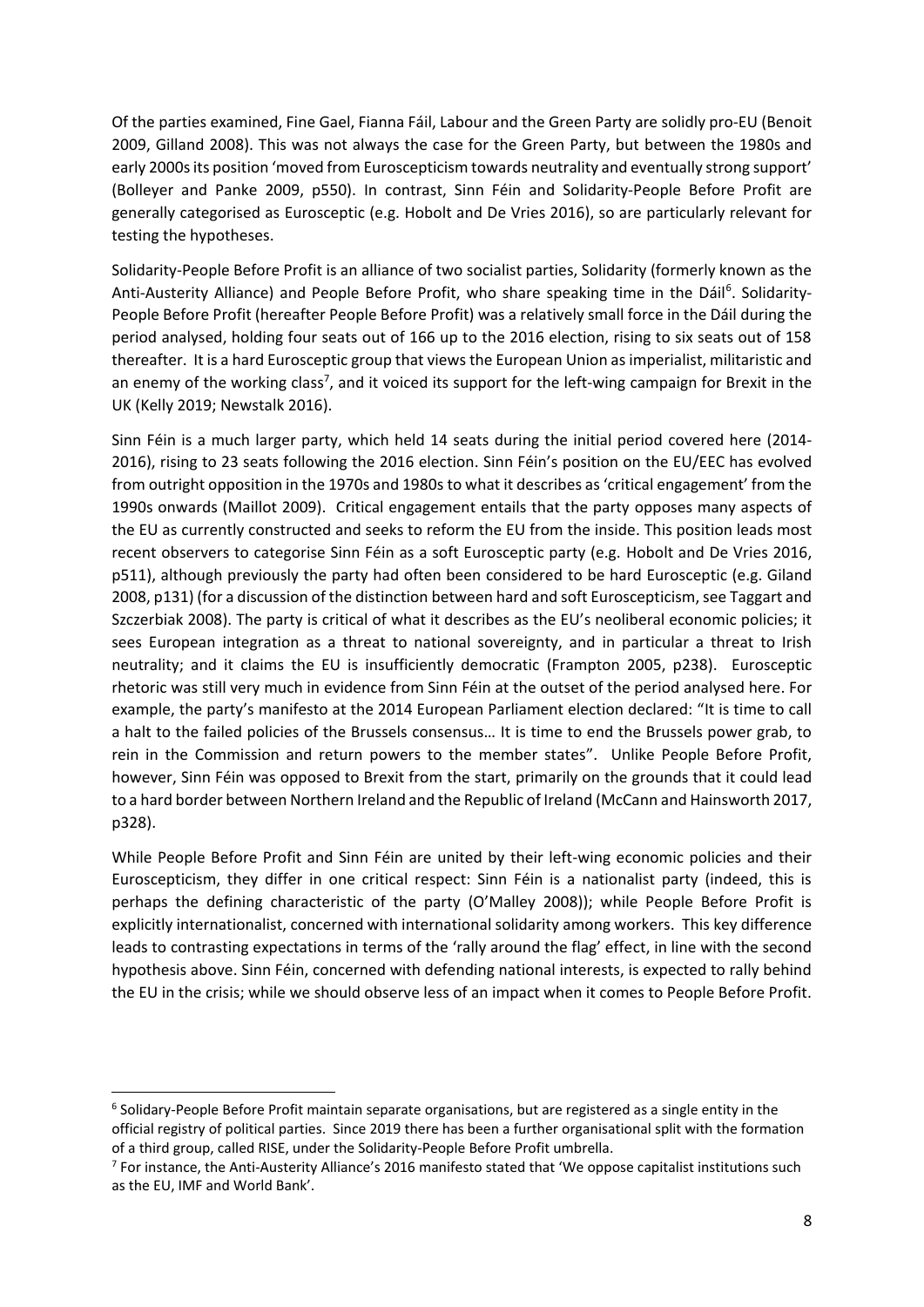## *Measurement*

An automated content analysis technique called Wordfish is used to compare the positions of parties on EU affairs over time. Wordfish is a scaling method that estimates policy positions on a single dimension. It is commonly used not only to estimate the position of different political actors, but also to study changes in policy positions over time, under the assumption that the meaning of words remains constant (e.g. Slapin and Proksch 2008; Proksch and Slapin 2009; Ceron 2015). It compares political texts (in this case, speeches), based on the relatively frequency with which each word is used. Words that discriminate between different political texts (i.e. used frequently in some texts but infrequently in others) are given greater weight when estimating positions. Because this technique reduces differences between texts to a single dimension, it is important that the texts selected for analysis all relate to the dimension of interest. In this case, all of the speeches relate explicitly to EU affairs.

The selected speeches were pre-processed to make them suitable for the Wordfish analysis. First, speeches by members of the same party in relation to a particular EU summit were combined, thus eliminating overly short texts that could produce unreliable results. The 299 individual speeches were in this way reduced to a total of 121 separate documents, each representing a party's contribution to debates on a particular European summit. Four parties (Fine Gael, Fianna Fáil, Sinn Féin, People Before Profit) contributed to debates on all of the selected summits, while the remaining two parties (Green Party and Labour) contributed to the majority of these debates.

Next, 'stop words' (i.e. extremely common words) were removed, and words were stemmed (i.e. the ends were removed) and changed to lowercase so as to reduce the number of unique words<sup>8</sup>. As suggested by Slapin and Proksch (2008, p713), words that were used very infrequently were also removed<sup>9</sup>. The documents were then transformed into a word-count matrix, where each row is a unique word and each column is a party at a particular time-point. The final word-count matrix includes a total of 3067 unique words across the 121 documents.

# **Results**

# *Wordfish estimates*

As mentioned, Wordfish estimates the position of texts along a single dimension. Before turning to these estimates, it is important to examine what the dimension actually represents. This can be done by inspecting the words associated with either end of the dimension, shown in Figure 1. Each word is assigned a weight capturing the importance of the word in discriminating between party positions, shown on the horizontal axis in Figure 1 (see Slapin and Proksch 2008, p709). Word fixed effects are shown on the vertical axis: high fixed effects mean that the word is used frequently; these words are less useful for distinguishing between documents, so generally tend to have weights close to zero. For instance, the word 'European' has a very high fixed effect and a word weight of zero, indicating that the word is used very frequently in contributions by all parties.

**<sup>.</sup>** <sup>8</sup> This was done using the *jfreq* programme (http://conjugateprior.org/software/).

<sup>&</sup>lt;sup>9</sup> Specifically, words that are used in fewer than four separate party contributions are dropped.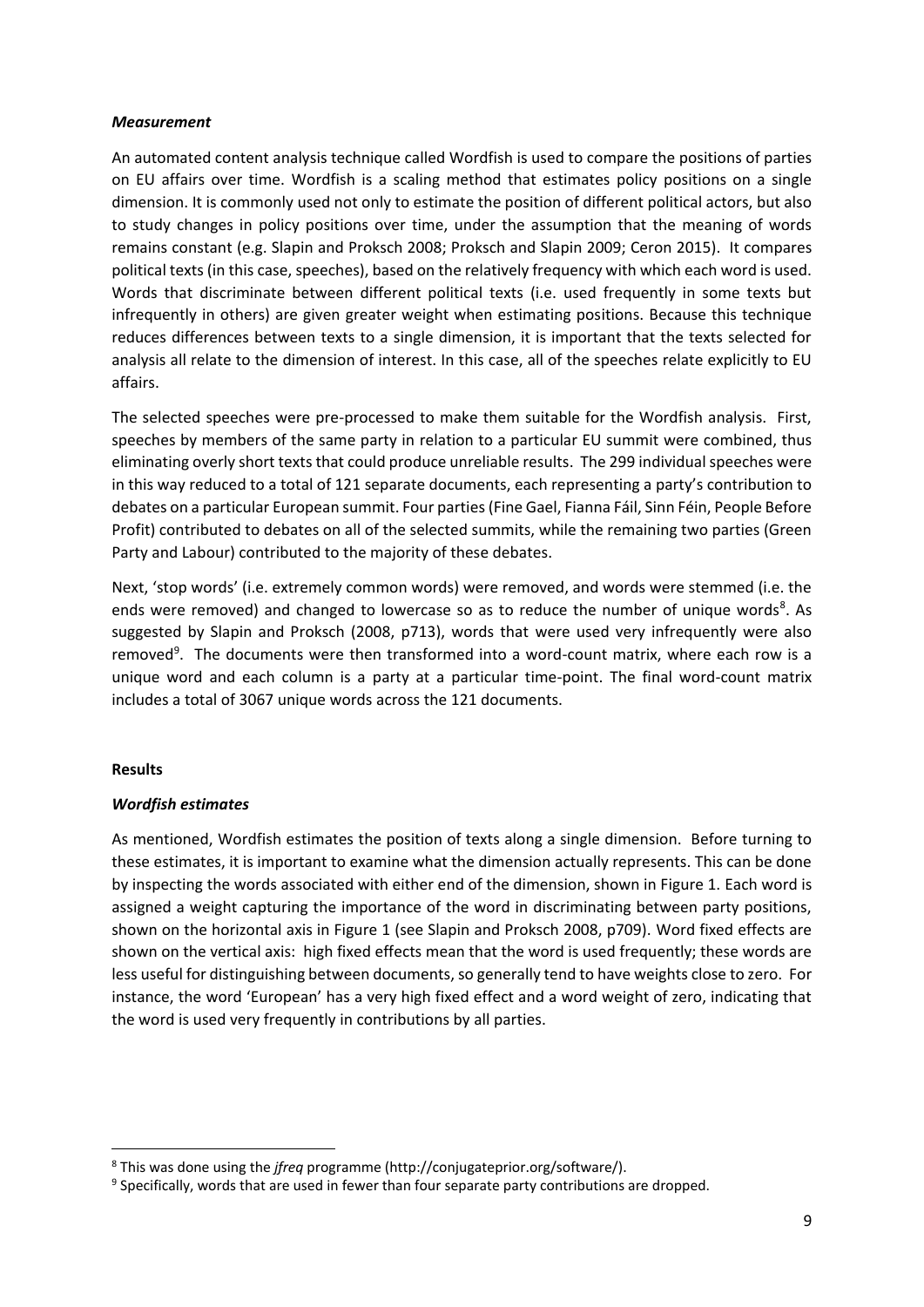



Certain words on either side of the extracted policy dimension are highlighted as examples in Figure 1. These have been selected to best illustrate the content of this policy dimension. On the left, words such as 'bankers', 'corrupt', 'elite', 'capitalist', 'neoliberal', 'austerity', 'fortress', and 'debt' confirm that this end the spectrum relates to left-wing critiques of the EU. On the right we find words relating to the regular policy agenda of the EU (such as 'cohesion', 'CAP', 'cybersecurity', 'enlargement' and 'Serbia' (one of the candidate countries for enlargement)), along with words relating to the Brexit negotiations (such as 'Brexit', 'UK', 'Barnier', 'backstop', 'tariff', 'no-deal', 'align' and 'seamless' (which refers to the Northern Ireland border)). This word pattern shows that the extracted dimension relates to the EU, with one side representing critiques of the EU and the other representing engagement with EU policy, including Brexit. It also shows that criticisms of the EU and discussions of Brexit tended not to occur together in the same contributions.

Turning to the party positions, Figure 2 plots the estimated position of each party on the extracted policy dimension over the period. Prior to Brexit, the parties are clearly differentiated. People Before Profit occupies one extreme on this dimension, followed by Sinn Féin; while Fianna Fáil, the Green Party, Labour and finally Fine Gael complete the ordering. The pre-Brexit positions extracted from the debates are consistent with what we know about the parties' positions on the EU dimension at that time. This is illustrated in the left-hand panel of Figure 3, which compares the average position of the parties prior to Brexit on this Wordfish dimension with the general EU position of the parties as given by the 2014 Chapel Hill expert survey. There is a strong correlation between the two (Pearson's R=0.90), with the ordering of the parties almost identical in the two measures (the only exception being Fianna Fáil, which is towards the pro-EU end of the scale in the expert survey but is close to the centre of the party positions on the Wordfish dimension).

Figure 2 reveals a very distinct shift after the Brexit vote. With the exception of People Before Profit, the party positions extracted from the debates are generally much closer together post-Brexit, and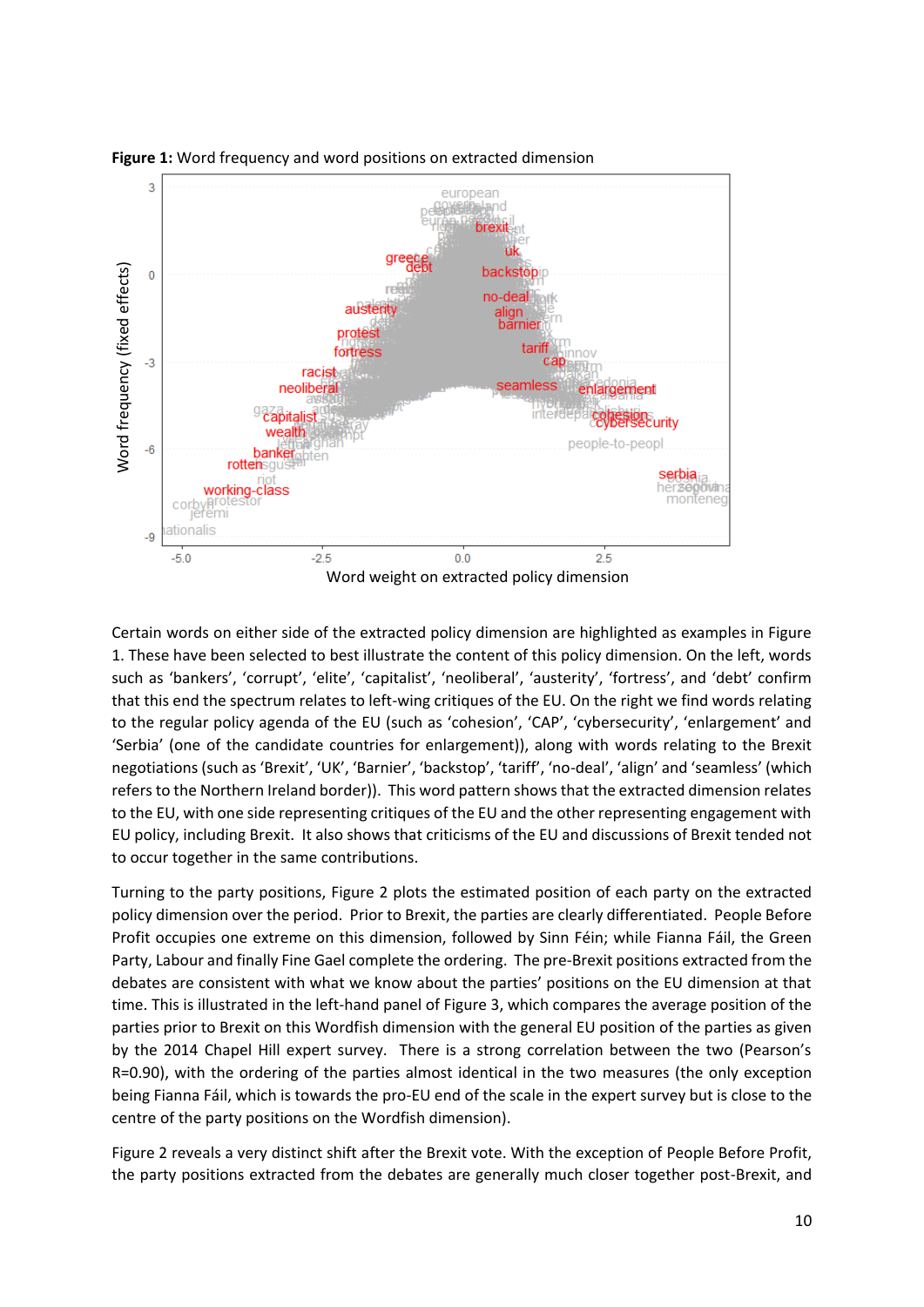there is also a movement amongst most parties towards the pro-EU end of the scale<sup>10</sup>. This pattern is most clearly evident in the case of Sinn Féin (and to a lesser extent Fianna Fáil). Pre-Brexit, Sinn Féin is close to People Before Profit, while post-Brexit its position is much closer to the mainstream, pro-EU parties. The right-hand panel of Figure 3 confirms that the average position of Sinn Féin in the post-Brexit period, as estimated using Wordfish, is much more pro-EU than we would expect based on expert survey data from 2014.

As mentioned in the introduction, Brexit has been a very protracted crisis. Figure 2 shows that the effect of Brexit on Irish party positions did not diminish as time went on. On the contrary, the patterns described above become more pronounced over time. One likely reason for this is that, unlike many other international crises, there was a deadline for completion, and the salience of Brexit increased as the deadline drew closer. Furthermore, this deadline was extended on a number of occasions. Britain was originally due to leave the EU on March 29<sup>th</sup> 2019, which was later extended to October  $31<sup>st</sup>$  2019, and then to January 31<sup>st</sup> 2020. This means that for the latter part of the time-series, the Brexit deadline was always just around the corner. The patterns shown in Figure 2 also highlight the importance of the backstop agreement in shaping Irish party responses to Brexit. The agreement coincided with the most significant shift in the position of Sinn Féin in particular. This supports the interpretation that Irish parties, especially nationalist parties, rallied behind the EU when it became clear that the EU was protecting Irish interests.



**.** 

**Figure 2:** Wordfish estimates of party positions in Ireland on EU issues over time

*Note:* FF: Fianna Fáil; FG: Fine Gael; GP: Green Party; LP: Labour Party; PBP: People Before Profit; SF: Sinn Féin

<sup>&</sup>lt;sup>10</sup> The Green Party shows a less consistent movement in this direction, as there is a high degree of variation in its position. However, this variation may be due to the fact that the estimates for the Green Party rely on a smaller number of speeches than the other parties.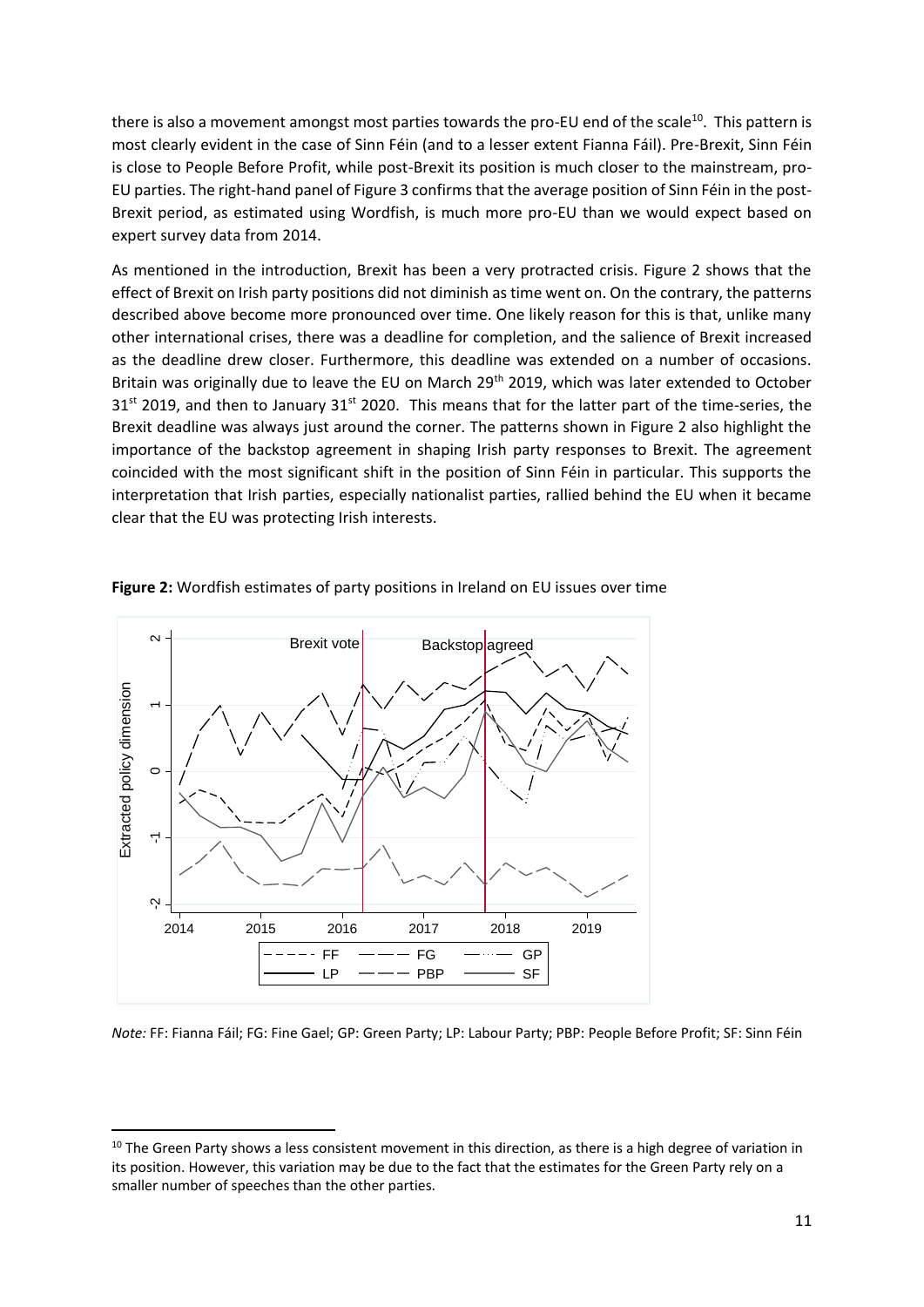

**Figure 3:** Comparison of mean scores on Wordfish dimension with party positions from expert survey

*Note:* FF: Fianna Fáil; FG: Fine Gael; GP: Green Party; LP: Labour Party; PBP: People Before Profit; SF: Sinn Féin

To summarise the findings of the Wordfish analysis, what we see is that there is a division between Eurosceptic positions on one side, which are characterised by a left-wing critique of EU policies, while on the other end of the spectrum we find contributions that are preoccupied with Brexit, along with discussions of EU policies in other areas. Criticisms of the EU and discussions of Brexit do not tend to occur together in the same contributions. People Before Profit is located on the more Eurosceptic end of the spectrum throughout the period, while Sinn Féin adopted a broadly similar position during the pre-Brexit period. In the second half of the time-series, which represents the period after the Brexit referendum, the positions of most parties (with the exception of People Before Profit) move further away from the Eurosceptic end of the spectrum, as criticisms of the EU are aired much less frequently.

These findings are in line with the hypotheses. The first hypothesis was that the Brexit crisis would lead to a reduction in the level of criticism of the EU, which is what we observe, particularly in the case of Sinn Féin. The party could have discussed Brexit in a critical fashion, for example highlighting the failings of the EU that led to Brexit, or criticising the EU's approach to the negotiations; or it could have continued its criticisms of other perceived shortcomings of the EU (as People Before Profit did), but this is not what we find. As highlighted in the next section, Sinn Féin (along with most other parties) took the side of the Irish government and the EU negotiators against the UK government, and generally toned-down its EU-critical rhetoric. The second hypothesis was that this effect would apply less in the case of radical left parties, who are less concerned with appearing patriotic and defending the national interest. This is clearly supported, as the radical left People Before Profit party does not appear to have shifted its position at all during the period analysed.

# *The diverging reactions of Eurosceptic parties to Brexit: illustrative examples*

The findings with respect to the hypotheses are shown most clearly by the diverging paths of the two Eurosceptic parties, Sinn Féin and People Before Profit, after Brexit. To illustrate these different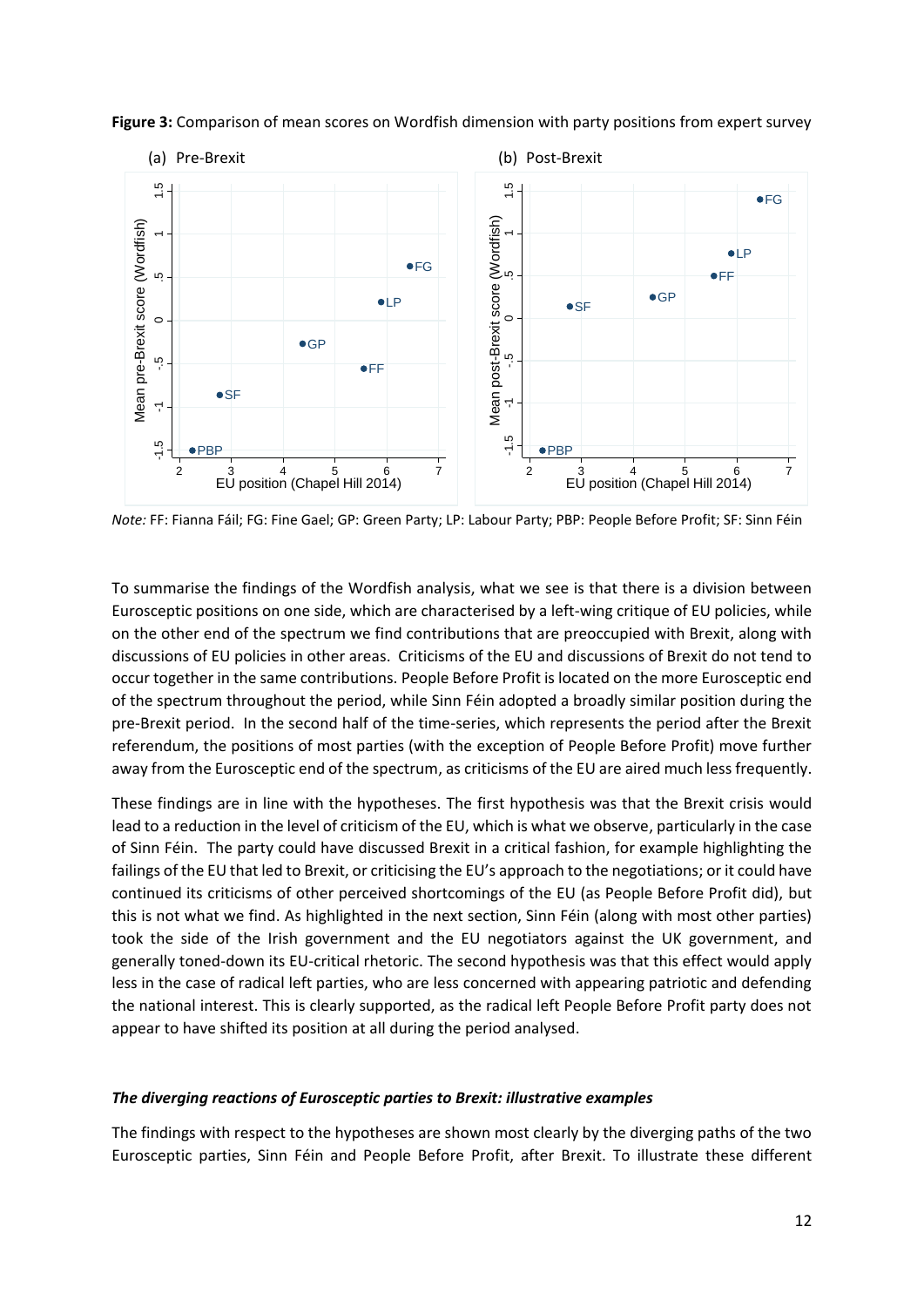reactions more clearly, this section will highlight some examples from speeches made by each party in the Dáil during this period.

Prior to Brexit, Sinn Féin and People Before Profit regularly criticised the EU on a number of fronts: EU economic policy was attacked for protecting the interests of the wealthy; foreign policy for dealing with regimes that undermined human rights; defence policy for seeking to militarise the EU; and migration policy for creating a 'fortress Europe'. In addition, both parties regularly referred to the EU as elitist and undemocratic. Sinn Féin, as a nationalist party, also focused on how the EU undermines national sovereignty.

The following quotations from Sinn Féin parliamentarians during Dáil debates in the pre-Brexit period illustrate some of the party's main concerns:

"Sinn Féin voted against the Commission because we have serious concerns over its make-up. We regret that it is still suffering from a major democratic deficit and continues to have too much power over EU policy and member states." (Gerry Adams, October 2014).

"I commend the actions of Greece in upholding the principles of democracy in the face of increasing pressure from EU institutions which are holding the citizens of that country to ransom." (Gerry Adams, July 2016)

"It is another damning indictment of the EU's abject failures on the growing humanitarian and refugee crisis." (Séan Crowe, March 2016)

"[The European Council meeting] focused on completing the economic and monetary union, which will only further undermine the economic sovereignty of member states and try further to lock them into the disastrous economic and austerity models that have wreaked havoc on those on low and middle incomes across the EU." (Séan Crowe, March 2016)

People Before Profit representatives addressed a similar set of themes during this period, although they tended to express their views in stronger terms than Sinn Féin:

"The growing legitimacy crisis for the European Union results from ordinary citizens' perception of the Union as being undemocratic, corporate dominated and a honey pot for the political class to get exceedingly well-paid jobs to further their own careers, while ordinary people across Europe are getting hammered with costs and austerity and while democracy is being slowly eroded and undermined for ordinary citizens". (Richard Boyd Barrett, People Before Profit, July 2014).

"[The EU] is founded on the principles of debt slavery, dictatorship of the markets and the European Central Bank, denial of human rights and fundamental freedoms and the rule of profit for the 1% above all." (Paul Murphy July 2015).

"There have been many low points for the European Union over the past few years, including the campaign of terror unleashed against the Greek people for daring to stand up to the troika's austerity, the fiscal treaty outlawing any policy other than Thatcherism, and the silent coups led by the European Central Bank against the Greek and Italian Governments, but ..they have now managed to go lower with this agreement with Turkey. To be blunt, it is an agreement to breach the basic human rights of some of the most vulnerable people in the world, namely, those fleeing Syria" (Paul Murphy, March 2016).

From June 2016 onwards, the attention of Sinn Féin shifted to Brexit, where its focus was on protecting Ireland's national interests, particularly the need to avoid the reintroduction of a border with Northern Ireland. In expressing these views, Sinn Féin representatives often indicated their support for the government and the EU institutions.

"We have consistently said that if the Government acts in the national interest, which means protecting all of the people of Ireland, then Sinn Féin will support it" (David Cullinane, December 2017)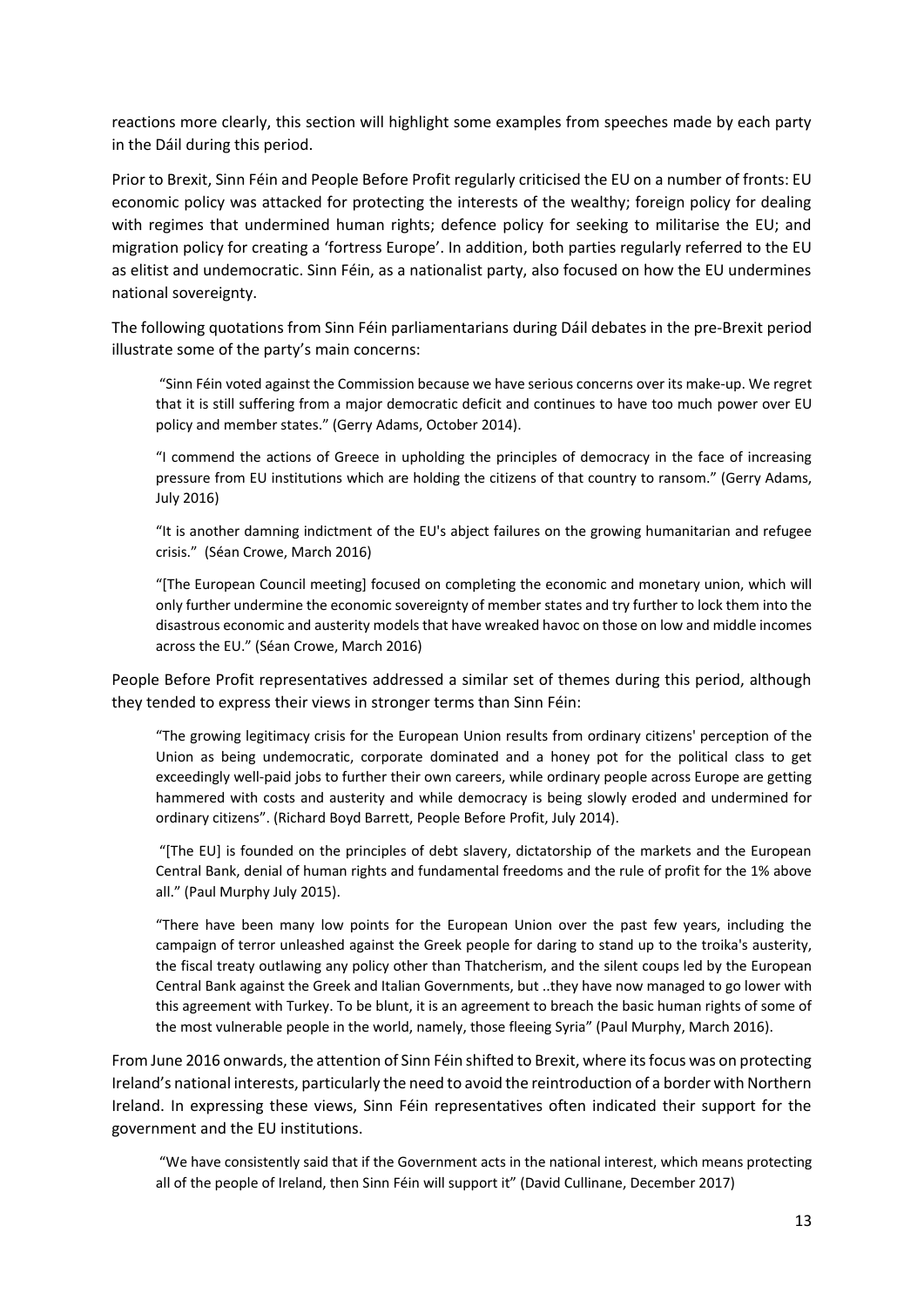"The issue of the Border requires a political solution, not one that is technical or electronic. That is recognised by the European Commission and the European Parliament…The solution lies in the entire island remaining in the customs union and the Single Market." (Gerry Adams, October 2018)

"I wish to recognise and appreciate the work of Michel Barnier and his colleagues…. There is an onus on political leaders to do what is right to defend our country's political and economic interests. That has guided us in Sinn Fein. We have supported the Government and the European negotiating team in their endeavours and attempt to get the best deal possible." (Mary Lou McDonald, November 2018).

"I welcome the fact that agreement has been reached between the European institutions and Britain. I will reserve the well-deserved and effusive praise for Michel Barnier and others until the agreement is completely over the line and we have some certainty, but I commend Members on their efforts, including the Taoiseach, the Minister of State...and others for an exhausting and long journey" (Mary Lou McDonald, October 2019).

The response of People Before Profit to Brexit was strikingly different, in two ways. First, People Before Profit gave Brexit less attention in its speeches than any other party; instead, its members continued to focus on criticising the EU's economic and foreign policies. The second difference was that People Before Profit, unlike all the other parties, refused to come out in support of the EU's negotiating position on Brexit. Instead, when discussing Brexit the party focused on negative characterisations of the EU and the flaws in the EU that lead the people of Britain to vote to leave, and stressed that they are not concerned with the national interests but with the interests of the international working class.

"This is a Europe of war and imperialism. Every single day we see the impact of the neo-liberal nature of the European Union in this country. …That is the European Union we are talking about. It is a racist, militarised, neo-liberal institution. That is the EU that working class people in Britain voted to leave." (Paul Murphy, December 2017)

"Reference has been made to the national interest. We care about the interests of working-class people. … The Tory Government and the EU top officialdom represent the interests of big business elites. Nobody in these negotiations represented the interests of working-class people. (Mick Barry, November 2018)

"(The) people, who will ultimately write the agreement, do not represent the interests of working-class people, Protestant or Catholic, North or South, rather, they represent the interests of big business. Neoliberalism has been written into these agreements from the outset" (Ruth Coppinger, October 2019)

It is important to stress that Sinn Féin did not cease all criticism of the EU during the Brexit period. It did on occasion make critical comments in relation to the themes that occupied it previously, such as foreign and defence policy and the power of the Commission. However, these issues occupied much less time in the party's contributions to debates on the EU during this period. Instead, Sinn Féin focused on Brexit first and foremost, and did so in a way that was supportive of the EU in its role as the defender of Ireland's interests in relations with a third country. In this way, the largest Eurosceptic party in parliament adapted its rhetoric on EU affairs in a way consistent with the 'rally around the flag' effect.

# **Conclusion**

A serious international crisis can dominate the domestic political agenda and lead to a temporary rally behind the government among the political elite and the general public. Brexit appears to have had this effect in Ireland, but as well as a pro-government rally there was also rally behind the EU, which was acting on behalf of member states in the crisis. This paper focused on the elite side of this rally, where it was shown that the biggest Eurosceptic party, Sinn Féin, largely suspended its criticisms of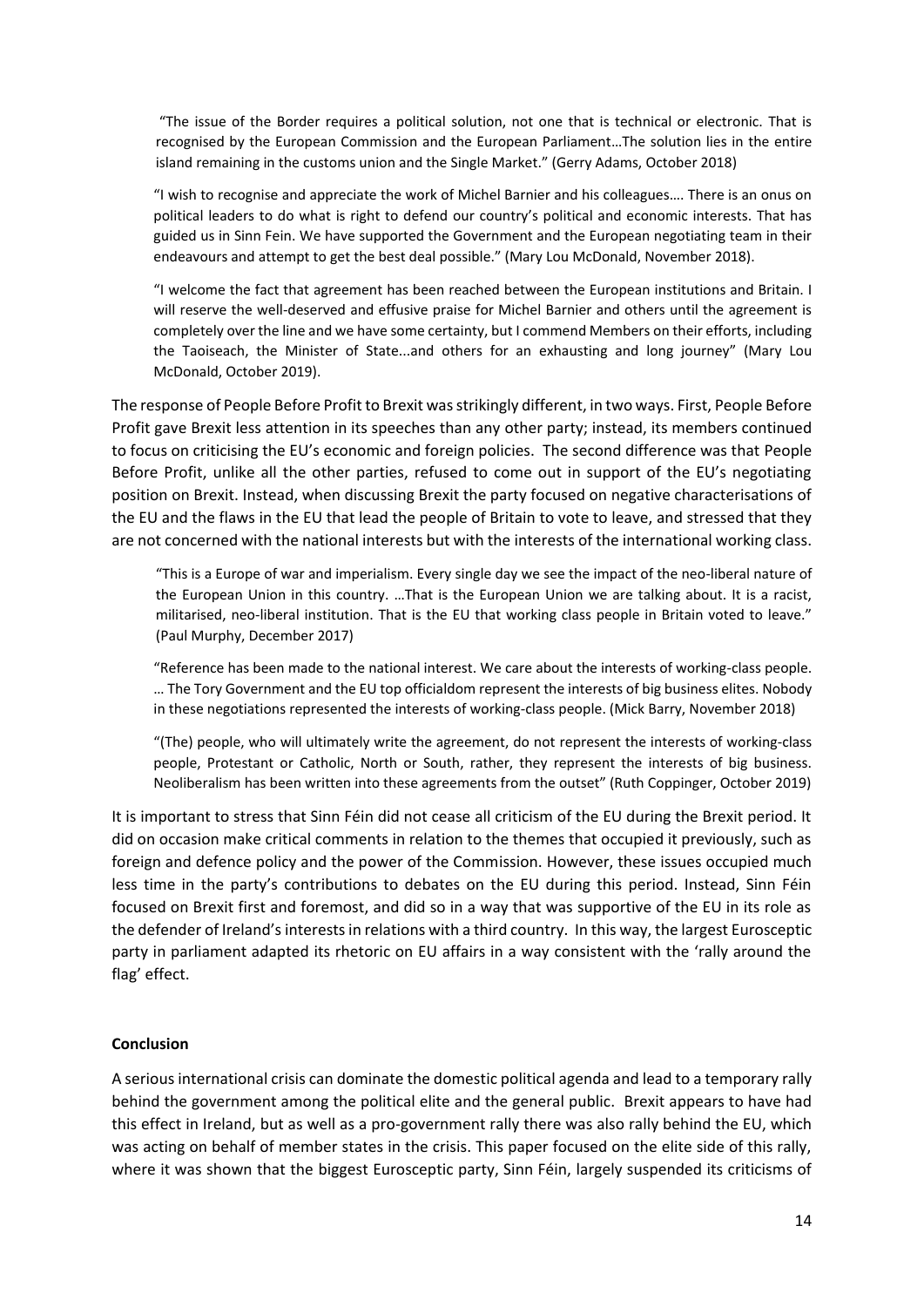the EU in order to get behind the national cause and the EU negotiators acting on behalf of the country. This elite rally was sustained throughout the lengthy period of the Brexit negotiations, leading to a significant disruption in the normal process of party competition on EU affairs. While not explicitly examined here, the elite consensus in support of the EU during the Brexit crisis is likely to have contributed to the rising levels of public support for the EU that occurred in Ireland over this period.

This is not to say that Sinn Féin reversed its position on specific EU policies. Rather, the findings show that when discussing EU issues, Sinn Féin's language changed significantly once the Brexit crisis took centre stage. The party's critical positions were pushed to the side and it adopted a more positive stance towards the EU. In light of the threat to Ireland posed by Brexit, most parties (including Sinn Féin) saw their role as standing up for Irish interests and supporting those who were acting on behalf of Ireland. Furthermore, the rally effect did not dissipate over time: rather, the effect that Brexit had on how parties discussed EU issues increased as the Brexit deadline approached, and was reinforced by key events in the negotiations such as the agreement on the Northern Ireland backstop.

An alternative interpretation of the shift in Sinn Féin's rhetoric on the EU is that the party was motivated by long-term strategic concerns rather than a desire to show unity during an international crisis. As we have seen, Sinn Féin has gradually softened its opposition to the EU since the 1990s, and the party may have seen Brexit as an opportunity to finally complete the transition to becoming a more pro-EU party, thus bringing it into line with public opinion in Ireland and opening up more opportunities in terms of forming a future coalition government. However, the evidence suggests that the 'rally around the flag' effect was at least partially responsible for the reduction in anti-EU sentiment expressed by Sinn Féin during the period examined. The biggest change in Sinn Féin's position is observed not in 2016, following the Brexit referendum, but in December 2017, when the Northern Ireland backstop was agreed between the EU and the UK. This shows that the party responded positively to the EU's actions in standing up for Ireland's interests, and this positive position was sustained over the remainder of the negotiating period.

Not all parties are equally susceptible to the 'rally around the flag' effect. Parties that do not emphasise national interests and national identity are less likely to feel compelled to support the government, or any other body acting on behalf of the country, in an international crisis. In particular, radical left-wing parties typically prioritise what they consider to be the interests of the international working class rather than national interests. In Ireland, the Solidarity-People Before Profit alliance did not join the pro-government and pro-EU rally that characterised the response of other parties to Brexit.

The finding that the 'rally around the flag' effect can occur in support of supranational as well as national executive bodies has significant implications beyond the specific case analysed here. As EU competence in areas such as foreign and defence policy grows, occasions where member states will look to the EU to defend their national interests are likely to occur more frequently. If the EU is engaged in a diplomatic crisis with an external power in the future, we can expect that many domestic elites in countries whose interests are at stake will rally behind the EU, and public support will follow. Further research should investigate this in relation to future international crises where the EU plays a prominent role. As Lijphart (1996, p263) observed, "external dangers promote internal unity", and this can hold true for regional organisations like the EU as well as nation states.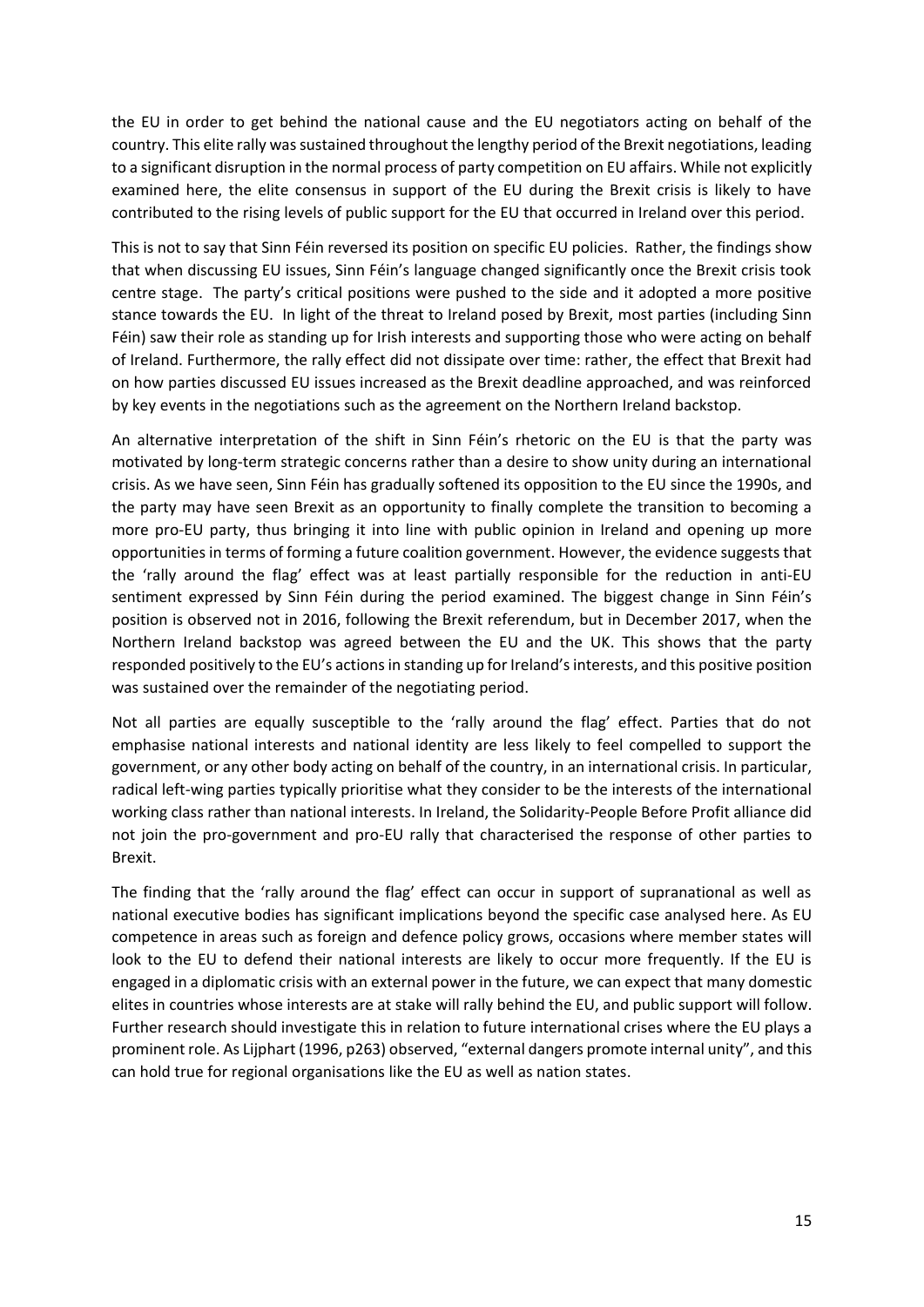### **References**

- Baker, W.D. and Oneal, J.R., 2001. Patriotism or opinion leadership? The nature and origins of the "rally'round the flag" effect. *Journal of conflict resolution*, *45*(5), pp.661-687.
- Baum, M.A. and Potter, P.B., 2008. The relationships between mass media, public opinion, and foreign policy: Toward a theoretical synthesis. *Annu. Rev. Polit. Sci.*, *11*, pp.39-65.
- Baum, M.A., 2002. The constituent foundations of the rally-round-the-flag phenomenon. *International Studies Quarterly*, *46*(2), pp.263-298.
- Benoit, K., 2009. Irish Political Parties and Policy Stances on European Integration. *Irish Political Studies*, 24:4, pp. 447-466.
- Berinsky, A.J., 2007. Assuming the costs of war: Events, elites, and American public support for military conflict. *The Journal of Politics*, *69*(4), pp.975-997.
- Bolleyer, N., and Panke, D., 2009. The Irish Green Party and Europe: An Unhappy Marriage?, *Irish Political Studies*, 24:4, pp. 543-557.
- Brody, R., 1991. *Assessing the president: The media, elite opinion, and public support*. Stanford University Press.
- Brody, R.A. and Shapiro, C.R., 1989. Policy failure and public support: The Iran-Contra affair and public assessment of President Reagan. *Political Behavior*, *11*(4), pp.353-369.
- Burke, C (2018). "'Most significant event in a generation': Central Bank chief issues Brexit warning for Irish economy". *The Journal*, 12<sup>th</sup> April 2018, available [https://www.thejournal.ie/brexit-irish](https://www.thejournal.ie/brexit-irish-economy-central-bank-3954237-Apr2018/)[economy-central-bank-3954237-Apr2018/](https://www.thejournal.ie/brexit-irish-economy-central-bank-3954237-Apr2018/)
- Carey, S (2019). "Why I've no choice but to don my green jersey". *The Times,* 11th August 2019, available [https://www.thetimes.co.uk/article/sarah-carey-why-ive-no-choice-but-to-don-my](https://www.thetimes.co.uk/article/sarah-carey-why-ive-no-choice-but-to-don-my-green-jersey-mng8whpq8)[green-jersey-mng8whpq8](https://www.thetimes.co.uk/article/sarah-carey-why-ive-no-choice-but-to-don-my-green-jersey-mng8whpq8)
- Ceron, A., 2015. The politics of fission: An analysis of faction breakaways among Italian parties (1946– 2011). *British Journal of Political Science*, *45*(1), pp.121-139.
- Chowanietz, C., 2011. Rallying around the flag or railing against the government? Political parties' reactions to terrorist acts. *Party Politics*, *17*(5), pp.673-698.
- Connelly, T., 2017. Brexit and Ireland: The dangers, the opportunities, and the inside story of the Irish response. Penguin UK.Copenhagen Economics (2018). *Ireland and the Impacts of Brexit,* available [https://dbei.gov.ie/en/Publications/Publication-files/Ireland-and-the-Impacts-of-Brexit.pdf.](https://dbei.gov.ie/en/Publications/Publication-files/Ireland-and-the-Impacts-of-Brexit.pdf)
- Department of the Taoiseach (2017). *National Risk Assessment 2017: Overview of Strategic Risks,*  available<https://assets.gov.ie/2275/241018133005-79185c8804314719bc9656328a460308.pdf>
- European Council (2017). *Remarks by President Donald Tusk after his meeting with Taoiseach Leo*  Varadkar [press release], 1<sup>st</sup> December 2017, available [https://www.consilium.europa.eu/en/press/press-releases/2017/12/01/remarks-by-president](https://www.consilium.europa.eu/en/press/press-releases/2017/12/01/remarks-by-president-donald-tusk-after-his-meeting-with-taoiseach-leo-varadkar/)[donald-tusk-after-his-meeting-with-taoiseach-leo-varadkar/.](https://www.consilium.europa.eu/en/press/press-releases/2017/12/01/remarks-by-president-donald-tusk-after-his-meeting-with-taoiseach-leo-varadkar/)
- European Movement Ireland (2019). "Ireland and the EU Poll 2019", available <https://www.europeanmovement.ie/programmes/ireland-and-the-eu-poll/>
- Fernández-García, B. and Luengo, Ó.G., 2019. Electoral scenarios of success for anti-establishment political parties in Western Europe: a fuzzy-set Qualitative Comparative Analysis. *Journal of Contemporary European Studies*, *27*(1), pp.77-95.
- Gartner, S. 2008. The multiple effects of casualties on public support for war: An experimental approach. *American Political Science Review*, 102: 95–106.
- Gilland, K., 2008. Shades of Green: Euroscepticism in Irish Political Parties, in Szczerbiak, A. and Taggart, P. eds., *Opposing Europe?: The Comparative Party Politics of Euroscepticism: Volume 1: Case Studies and Country Surveys*. Oxford: Oxford University Press.

Golder, M., 2016. Far right parties in Europe. *Annual Review of Political Science*, *19*, pp.477-497.

- Gomez, R., Morales, L. and Ramiro, L., 2016. Varieties of radicalism: Examining the diversity of radical left parties and voters in Western Europe. *West European Politics*, *39*(2), pp.351-379.
- Grimmer, J. and Stewart, B.M., 2013. Text as data: The promise and pitfalls of automatic content analysis methods for political texts. *Political analysis*, *21*(3), pp.267-297.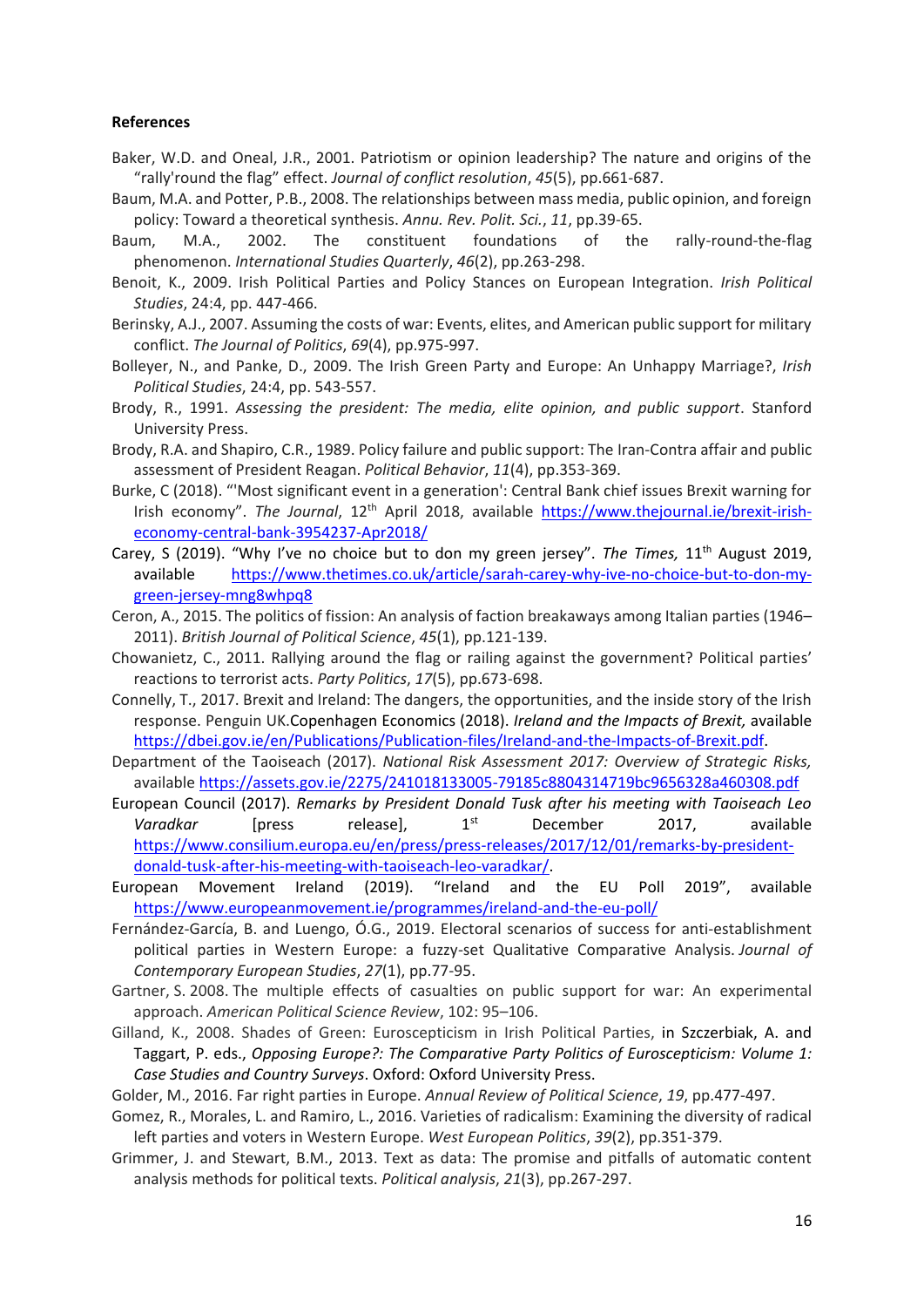Groeling, T. and Baum, M.A., 2008. Crossing the water's edge: Elite rhetoric, media coverage, and the rally-round-the-flag phenomenon. *The Journal of Politics*, *70*(4), pp.1065-1085.

- Hobolt, S.B. and De Vries, C., 2016. Turning against the Union? The impact of the crisis on the Eurosceptic vote in the 2014 European Parliament elections. *Electoral Studies*, *44*, pp.504-514.
- Kelly, F (2019). "Fianna Fáil TD rebuked by Micheál Martin after breaking ranks on Brexit". *The Irish Times*, 30th July 2019, available [https://www.irishtimes.com/news/ireland/irish-news/fianna](https://www.irishtimes.com/news/ireland/irish-news/fianna-f%C3%A1il-td-rebuked-by-miche%C3%A1l-martin-after-breaking-ranks-on-brexit-1.3971906)[f%C3%A1il-td-rebuked-by-miche%C3%A1l-martin-after-breaking-ranks-on-brexit-1.3971906.](https://www.irishtimes.com/news/ireland/irish-news/fianna-f%C3%A1il-td-rebuked-by-miche%C3%A1l-martin-after-breaking-ranks-on-brexit-1.3971906)
- Kelly, F (2019). "Tory Brexit not the same as our 'Lexit', Boyd Barrett says". *The Irish Times*, 25th August 2019, available [https://www.irishtimes.com/news/politics/tory-brexit-not-the-same-as-our-lexit](https://www.irishtimes.com/news/politics/tory-brexit-not-the-same-as-our-lexit-boyd-barrett-says-1.3871508)[boyd-barrett-says-1.3871508](https://www.irishtimes.com/news/politics/tory-brexit-not-the-same-as-our-lexit-boyd-barrett-says-1.3871508)
- Lai, B. and Reiter, D., 2005. Rally 'round the union jack? Public opinion and the use of force in the United Kingdom, 1948–2001. *International Studies Quarterly*, *49*(2), pp.255-272.
- Lauderdale, B.E. and Herzog, A., 2016. Measuring political positions from legislative speech. *Political Analysis*, *24*(3), pp.374-394.
- Laver, M., 2014. Measuring policy positions in political space. *Annual Review of Political Science*, 17, pp.207-223.
- Lijphart, A., 1996. The puzzle of Indian democracy: A consociational interpretation. *American political science review*, *90*(2), pp.258-268.
- Maillot, Agnès. 2009. Sinn Féin's approach to the EU: still more 'critical' than 'engaged'? Irish Political Studies 24 (4): 559-574.
- March, L. and Mudde, C., 2005. What's left of the radical left? The European radical left after 1989: Decline and mutation. *Comparative European Politics*, *3*(1), pp.23-49.
- McCann, G. and Hainsworth, P., 2017. Brexit and Northern Ireland: the 2016 referendum on the United Kingdom's membership of the European Union. *Irish Political Studies*, 32:2, pp 327-342.
- Mueller, J.E., 1970. Presidential Popularity from Truman to Johnson. *American Political Science Review*, *64*(1), pp.18-34.
- Mueller, J. E. 1973. *War presidents and public opinion*, New York: Wiley.
- Murphy, M.C., 2019. The Brexit crisis, Ireland and British–Irish relations: Europeanisation and/or de-Europeanisation?. *Irish Political Studies*, 34(4), pp.530-550.
- Newman, B. and Forcehimes, A., 2010. "Rally round the flag" events for presidential approval research. Electoral Studies, 29(1), pp.144-154.
- Newstalk, 2016. "Paul Murphy calls for Brexit despite 'racist' opinions of Leave campaigners'. 22 June 2016, available [https://www.newstalk.com/news/paul-murphy-calls-for-brexit-despite-racist](https://www.newstalk.com/news/paul-murphy-calls-for-brexit-despite-racist-opinions-of-leave-campaigners-591015)[opinions-of-leave-campaigners-591015,](https://www.newstalk.com/news/paul-murphy-calls-for-brexit-despite-racist-opinions-of-leave-campaigners-591015) accessed 13 June 2020.
- O'Brien, D (2019). "Brexit tactics could be Leo's greatest gamble". *Irish Independent, 8<sup>th</sup> October 2019*, available [https://www.independent.ie/opinion/columnists/dan-obrien/brexit-tactics-could-be](https://www.independent.ie/opinion/columnists/dan-obrien/brexit-tactics-could-be-leos-greatest-gamble-36373904.html)[leos-greatest-gamble-36373904.html](https://www.independent.ie/opinion/columnists/dan-obrien/brexit-tactics-could-be-leos-greatest-gamble-36373904.html)
- O'Malley, E., 2008. Why is there no radical right party in Ireland?. West European Politics, 31(5), pp.960-977.
- Proksch, S.O. and Slapin, J.B., 2009. How to avoid pitfalls in statistical analysis of political texts: The case of Germany. *German Politics*, *18*(3), pp.323-344.
- Proksch, S.O. and Slapin, J.B., 2010. Position taking in European Parliament speeches. *British Journal of Political Science*, *40*(3), pp.587-611.
- RTE (2019). "EU 'unlikely' to extend Article 50 without no-deal Brexit plan". 21<sup>st</sup> January 2019, available <https://www.rte.ie/news/2019/0121/1024469-brexit-may-house-of-commons/>
- Sigelman, L. and Conover, P.J., 1981. The dynamics of presidential support during international conflict situations: The Iranian hostage crisis. *Political behavior*, 3(4), pp.303-318.
- Simpson, K., 2019. European Union crises and Irish public opinion: Continuity and change in patterns of support*. Irish Political Studies*, 34(4), pp.507-529.
- Slapin, J.B. and Proksch, S.O., 2008. A scaling model for estimating time‐series party positions from texts. *American Journal of Political Science*, *52*(3), pp.705-722.